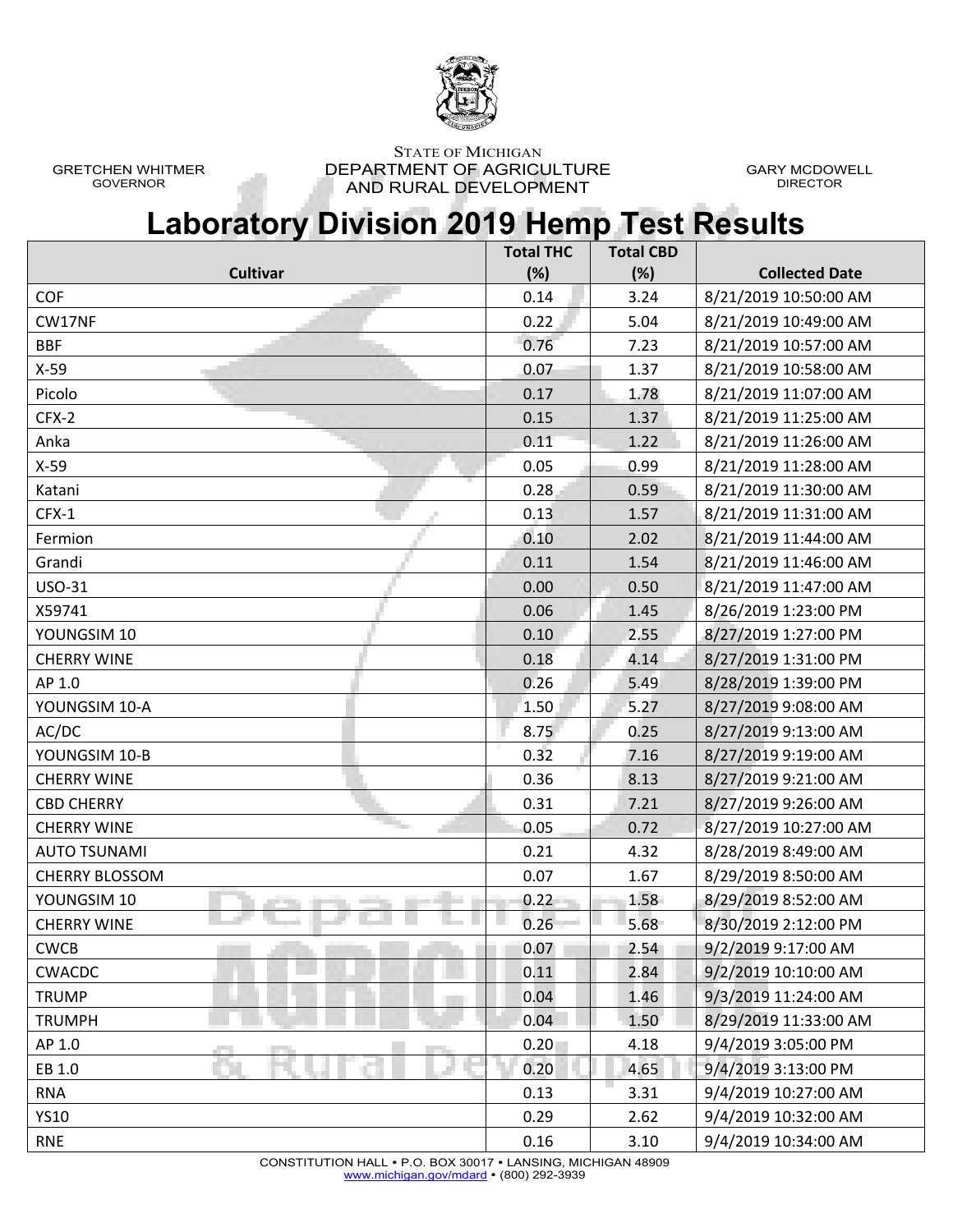| CHERY 307                | 0.11 | 3.22 | 9/4/2019 10:37:00 AM |
|--------------------------|------|------|----------------------|
| <b>HEMPRESS 2</b>        | 0.26 | 5.98 | 9/4/2019 12:57:00 PM |
| <b>CHERRY WINE</b>       | 0.30 | 6.67 | 9/4/2019 1:01:00 PM  |
| <b>CHERRY WOLF</b>       | 0.06 | 1.83 | 9/5/2019 1:04:00 PM  |
| <b>CHERRY WINE</b>       | 0.04 | 1.41 | 9/5/2019 1:05:00 PM  |
| X-59 E1                  | 0.04 | 1.51 | 9/5/2019 1:56:00 PM  |
| HLYKHOUSKII51 H4         | 0.00 | 0.00 | 9/5/2019 2:12:00 PM  |
| FEDORA 17 H5             | 0.04 | 1.30 | 9/5/2019 2:19:00 PM  |
| <b>HLYKHOUSKII 51 E4</b> | 0.00 | 0.47 | 9/5/2019 2:21:00 PM  |
| HLIANA H3                | 0.00 | 0.00 | 9/5/2019 2:27:00 PM  |
| <b>HLIANA E3</b>         | 0.00 | 0.00 | 9/5/2019 10:10:00 AM |
| PICOLC H16               | 0.20 | 1.05 | 9/5/2019 10:10:00 AM |
| FELINA 32 H7             | 0.07 | 2.50 | 9/5/2019 10:10:00 AM |
| FUTURA 75 H6             | 0.10 | 2.63 | 9/5/2019 10:10:00 AM |
| GRAND H15                | 0.11 | 0.86 | 9/5/2019 10:10:00 AM |
| <b>CFX-1 H9</b>          | 0.05 | 0.80 | 9/5/2019 10:10:00 AM |
| <b>KATNIE11</b>          | 0.25 | 0.91 | 9/5/2019 10:10:00 AM |
| <b>CFX-2 H14</b>         | 0.06 | 0.89 | 9/5/2019 10:10:00 AM |
| X-59 H1                  | 0.00 | 0.99 | 9/5/2019 10:10:00 AM |
| <b>HLESIIA E2</b>        | 0.00 | 0.00 | 9/5/2019 10:10:00 AM |
| <b>CRS-1 E10</b>         | 0.07 | 1.63 | 9/5/2019 10:10:00 AM |
| FEDORA 17 E5             | 0.06 | 1.94 | 9/5/2019 10:10:00 AM |
| PICOLC E16               | 0.20 | 1.02 | 9/5/2019 10:10:00 AM |
| HLESIIA H2               | 0.00 | 0.00 | 9/5/2019 10:10:00 AM |
| CFX-2 E14                | 0.11 | 1.49 | 9/5/2019 10:10:00 AM |
| <b>CFX-1 E9</b>          | 0.05 | 1.62 | 9/5/2019 10:10:00 AM |
| 450-31 E8                | 0.00 | 0.76 | 9/5/2019 10:10:00 AM |
| ANKA E13                 | 0.17 | 1.57 | 9/5/2019 10:10:00 AM |
| <b>FERMION E12</b>       | 0.07 | 2.44 | 9/5/2019 10:10:00 AM |
| FUTURA 75 E6             | 0.06 | 2.14 | 9/5/2019 10:10:00 AM |
| FERMION H12              | 0.05 | 1.47 | 9/5/2019 10:10:00 AM |
| KATNI H11                | 0.18 | 1.32 | 9/5/2019 10:10:00 AM |
| ANKA H13                 | 0.17 | 1.34 | 9/5/2019 10:10:00 AM |
| FELINA 32 E7             | 0.10 | 2.55 | 9/5/2019 10:10:00 AM |
| GRAND E15                | 0.28 | 1.23 | 9/5/2019 10:10:00 AM |
| CRS-1 H10                | 0.03 | 1.20 | 9/5/2019 10:10:00 AM |
| 450 31 H8                | 0.00 | 0.15 | 9/5/2019 10:10:00 AM |
| <b>CHERRY WINE</b>       | 0.22 | 4.96 | 9/5/2019 10:10:00 AM |
| <b>CHERRY WINE</b>       | 0.29 | 6.75 | 9/5/2019 10:10:00 AM |
| <b>CHERRY WINE</b>       | 0.24 | 5.38 | 9/5/2019 10:10:00 AM |
| <b>CHERRY WINE</b>       | 0.28 | 6.27 | 9/5/2019 10:10:00 AM |
| SAUVER                   | 0.12 | 3.10 | 9/5/2019 7:16:00 AM  |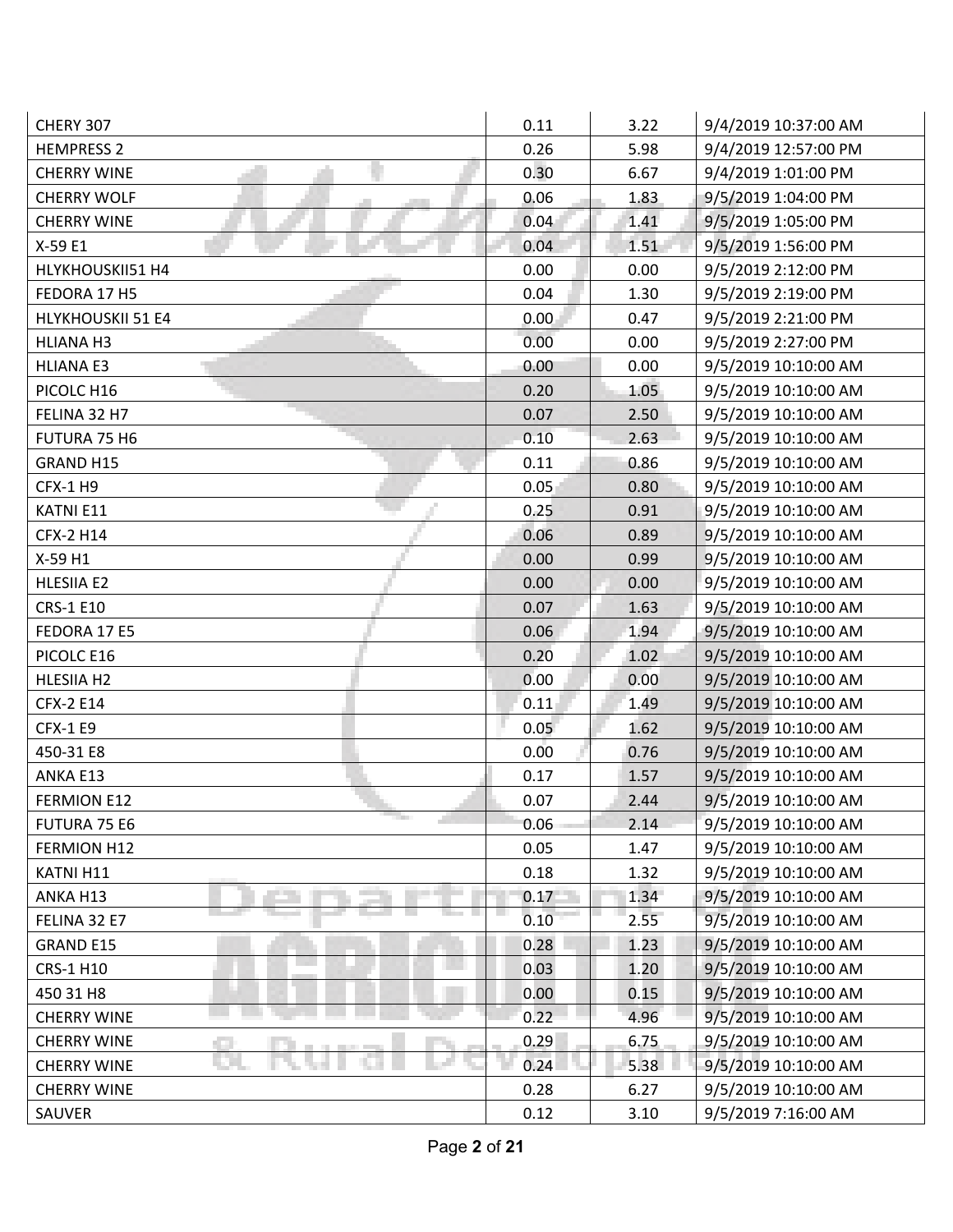| <b>COF</b>                      | 0.24 | 5.64 | 9/5/2019 7:36:00 AM   |
|---------------------------------|------|------|-----------------------|
| CW17NF                          | 0.21 | 5.15 | 9/5/2019 10:10:00 AM  |
| <b>BBF</b>                      | 0.10 | 2.58 | 9/5/2019 10:10:00 AM  |
| 2019-IH-001                     | 0.04 | 1.32 | 9/6/2019 10:58:00 AM  |
| 2019-IH-002                     | 0.19 | 0.97 | 9/6/2019 11:13:00 AM  |
| <b>ABACUS</b>                   | 0.38 | 6.19 | 9/9/2019 11:22:00 AM  |
| PAINTED LADY                    | 0.08 | 2.12 | 9/5/2019 7:46:00 AM   |
| <b>ADMIRALS KUSH</b>            | 0.07 | 1.82 | 9/5/2019 7:49:00 AM   |
| <b>PURPLE EMPEROR</b>           | 0.07 | 1.64 | 9/5/2019 7:53:00 AM   |
| <b>APPOLO</b>                   | 0.06 | 1.57 | 9/5/2019 7:55:00 AM   |
| <b>EIGHTY EIGHT</b>             | 0.08 | 1.87 | 9/5/2019 7:57:00 AM   |
| <b>CHERRY WINE</b>              | 0.13 | 3.53 | 9/9/2019 8:02:00 AM   |
| <b>CHERRY WINE</b>              | 0.08 | 2.12 | 9/10/2019 8:10:00 AM  |
| <b>WIFE</b>                     | 0.06 | 1.70 | 9/10/2019 8:13:00 AM  |
| THE SWEETENED                   | 0.07 | 1.97 | 9/10/2019 8:16:00 AM  |
| <b>WATERMELON HEMP</b>          | 0.15 | 3.96 | 9/10/2019 8:18:00 AM  |
| <b>CHARDONNAY X CHERRY WINE</b> | 0.17 | 4.49 | 9/9/2019 8:14:00 AM   |
| <b>CHARDONNAY X CHERRY WINE</b> | 0.15 | 3.96 | 9/9/2019 8:18:00 AM   |
| HEMP-CHERRY WINE THC/CBD/CBG    | 0.26 | 6.75 | 9/11/2019 8:20:00 AM  |
| <b>CHERRY WINE</b>              | 0.14 | 3.86 | 9/10/2019 8:24:00 AM  |
| YOUNGSIM 10                     | 0.21 | 4.99 | 9/11/2019 8:26:00 AM  |
| <b>CHERRY X5</b>                | 0.18 | 4.35 | 9/11/2019 8:29:00 AM  |
| <b>SOUR BERRY</b>               | 0.36 | 8.53 | 9/10/2019 1:49:00 PM  |
| <b>BOAX</b>                     | 0.22 | 5.32 | 9/11/2019 1:52:00 PM  |
| <b>BOAX / SPECTRUM</b>          | 0.22 | 5.10 | 9/12/2019 1:54:00 PM  |
| YOUNGSIM 10                     | 0.16 | 1.64 | 9/12/2019 2:11:00 PM  |
| <b>CHERRY WINE X ABACUS</b>     | 0.22 | 1.47 | 9/12/2019 2:14:00 PM  |
| <b>CHERRY WINE</b>              | 0.14 | 3.62 | 9/12/2019 2:27:00 PM  |
| YOUNGSYM                        | 0.26 | 3.05 | 9/12/2019 8:07:00 AM  |
| <b>GRANDI</b>                   | 0.06 | 0.60 | 9/12/2019 8:11:00 AM  |
| <b>SANTA MARIA</b>              | 0.15 | 4.18 | 9/15/2019 8:56:00 AM  |
| <b>CHERRY WINE</b>              | 0.45 | 5.50 | 9/12/2019 9:22:00 AM  |
| <b>CHERRY RED WINE</b>          | 0.19 | 3.52 | 9/16/2019 9:25:00 AM  |
| PERKINS CANNATONIC              | 0.10 | 2.63 | 9/16/2019 9:29:00 AM  |
| <b>CANNATONIC #4</b>            | 0.87 | 4.75 | 9/16/2019 9:35:00 AM  |
| <b>CHERRY WINE</b>              | 0.32 | 4.44 | 9/16/2019 9:38:00 AM  |
| <b>HEMPRESS 2</b>               | 0.16 | 4.28 | 9/16/2019 11:09:00 AM |
| <b>CHERRY WINE</b>              | 0.20 | 4.04 | 9/16/2019 2:47:00 PM  |
| ANKA                            | 0.11 | 0.64 | 9/16/2019 2:55:00 PM  |
| <b>EIGHTY EIGHT</b>             | 0.07 | 2.01 | 9/16/2019 3:01:00 PM  |
| <b>CHERRY WINE</b>              | 0.16 | 4.65 | 9/16/2019 3:03:00 PM  |
| <b>CHERRY WINE</b>              | 0.14 | 3.57 | 9/15/2019 3:06:00 PM  |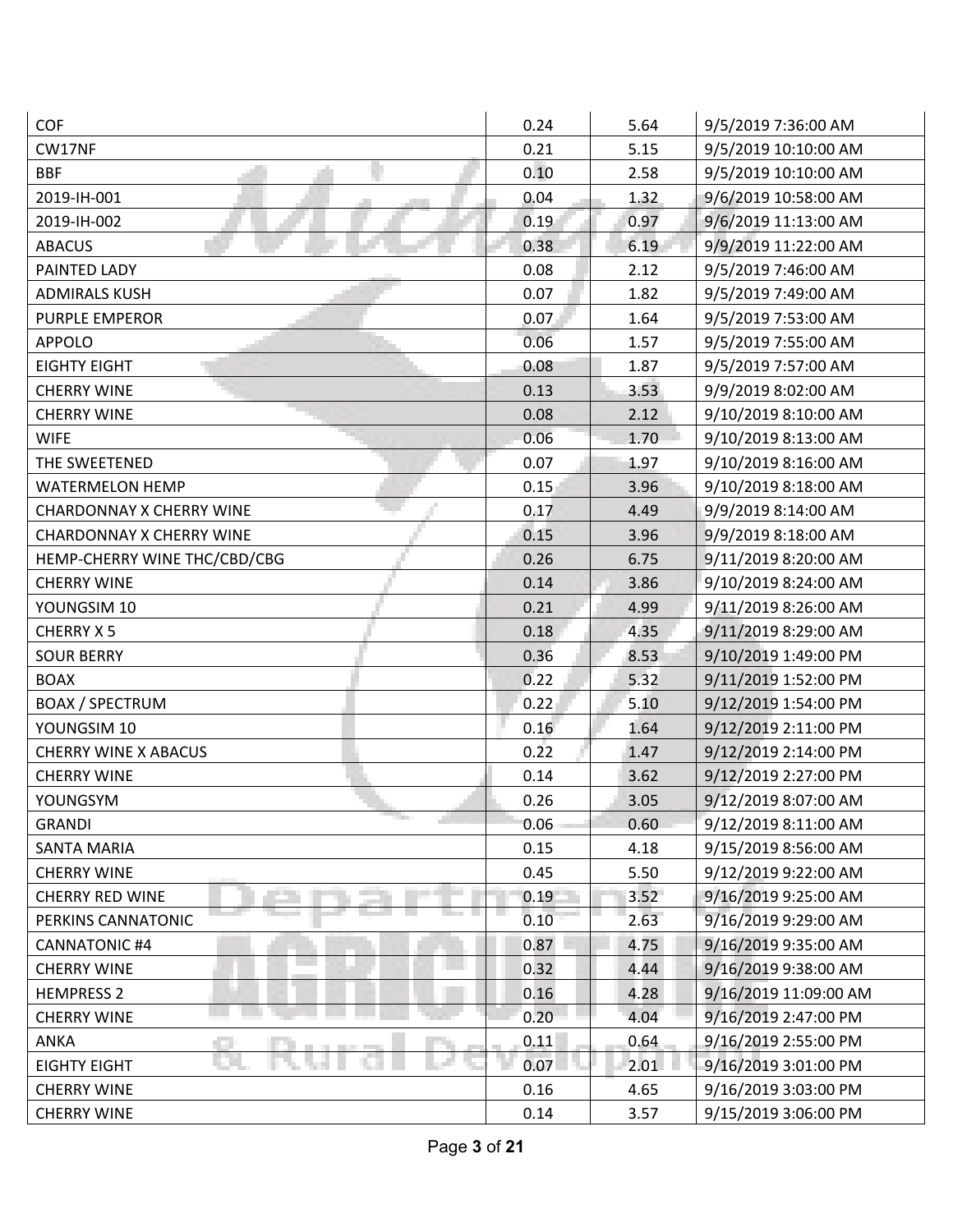| CARMAGNOLIA                              | 0.37 | 3.03 | 9/15/2019 3:07:00 PM |
|------------------------------------------|------|------|----------------------|
| CHARDONNAY                               | 0.11 | 3.22 | 9/16/2019 3:10:00 PM |
| T1                                       | 0.26 | 6.21 | 9/16/2019 3:11:00 PM |
| <b>RELIEF NOW 1</b>                      | 0.28 | 2.46 | 9/16/2019 3:14:00 PM |
| <b>CHARLOTTES ANGEL</b>                  | 0.27 | 6.87 | 9/16/2019 3:31:00 PM |
| <b>BAOX</b>                              | 0.10 | 2.47 | 9/16/2019 3:33:00 PM |
| KLR <sub>2</sub>                         | 1.24 | 2.32 | 9/16/2019 3:50:00 PM |
| <b>COBBLER</b>                           | 0.09 | 1.96 | 9/16/2019 3:51:00 PM |
| YAMUNA RIVER                             | 0.05 | 1.34 | 9/16/2019 3:57:00 PM |
| <b>CHERRY WINE</b>                       | 0.06 | 1.55 | 9/16/2019 3:59:00 PM |
| <b>RELIEF NOW 2</b>                      | 0.09 | 2.08 | 9/16/2019 4:00:00 PM |
| CANDIDA                                  | 0.22 | 5.72 | 9/16/2019 4:01:00 PM |
| T1                                       | 0.23 | 5.94 | 9/17/2019 4:09:00 PM |
| <b>BOAX</b>                              | 0.18 | 4.76 | 9/17/2019 4:07:00 PM |
| NORTHWEST STRAIN                         | 0.15 | 4.17 | 9/17/2019 4:09:00 PM |
| YOUNG SIM 10                             | 0.25 | 4.21 | 9/17/2019 4:11:00 PM |
| <b>CHERRY WINE</b>                       | 0.26 | 4.21 | 9/16/2019 4:33:00 PM |
| YOUNG SIM 10                             | 0.90 | 4.53 | 9/17/2019 4:34:00 PM |
| <b>CHERRY WINE</b>                       | 0.36 | 5.69 | 9/18/2019 2:36:00 PM |
| PURPLE EMPEROR PLOT 2                    | 0.10 | 2.77 | 9/17/2019 2:38:00 PM |
| <b>APOLLO PLOT 1</b>                     | 0.09 | 2.64 | 9/17/2019 2:40:00 PM |
| <b>CHERRY WINE</b>                       | 0.40 | 8.48 | 9/17/2019 2:42:00 PM |
| YOUNG SIM 10                             | 0.18 | 2.37 | 9/15/2019 2:44:00 PM |
| <b>CANNATONIC #4</b>                     | 0.24 | 6.40 | 9/14/2019 2:47:00 PM |
| <b>CHERRY BLOSSOM</b>                    | 0.11 | 2.90 | 9/16/2019 2:49:00 PM |
| <b>ABACUS</b>                            | 0.19 | 5.22 | 9/16/2019 2:51:00 PM |
| AUTO PILOT DILOT 1.0                     | 0.14 | 3.20 | 9/18/2019 2:55:00 PM |
| <b>ABACUS</b>                            | 0.48 | 6.96 | 9/18/2019 2:57:00 PM |
| <b>WATERMELON SKITTLES</b>               | 0.12 | 3.05 | 9/17/2019 2:59:00 PM |
| <b>The Contract</b><br><b>FIRST LADY</b> | 0.18 | 4.67 | 9/17/2019 3:04:00 PM |
| T1                                       | 0.11 | 2.53 | 9/17/2019 3:06:00 PM |
| <b>CHERRY WINE</b>                       | 0.25 | 6.41 | 9/16/2019 3:07:00 PM |
| $T-1$                                    | 0.18 | 4.75 | 9/17/2019 3:09:00 PM |
| SPECIAL SAUSE PAULS HOUSE                | 0.26 | 1.34 | 9/16/2019 3:11:00 PM |
| <b>CANNATONIC CHRIST HOUSE</b>           | 0.29 | 7.75 | 9/16/2019 3:13:00 PM |
| YOUNG SIM 10 CHRIS HOUSE                 | 0.16 | 2.56 | 9/16/2019 3:14:00 PM |
| YOUNG SIM 10 TOMS                        | 0.15 | 1.81 | 9/16/2019 3:16:00 PM |
| YOUNG SIM 10 KENNYS FIELD                | 0.23 | 1.13 | 9/16/2019 3:18:00 PM |
| <b>CHERRY WINE CHRIS</b>                 | 0.13 | 3.65 | 9/15/2019 3:20:00 PM |
| SPECIAL SAUSE BENS HOUSE                 | 0.28 | 0.86 | 9/16/2019 3:21:00 PM |
| SPECIAL SAUCE DALES                      | 0.61 | 1.89 | 9/16/2019 3:23:00 PM |
| <b>BUBBLE GUM CHRIS</b>                  | 0.10 | 2.64 | 9/16/2019 3:24:00 PM |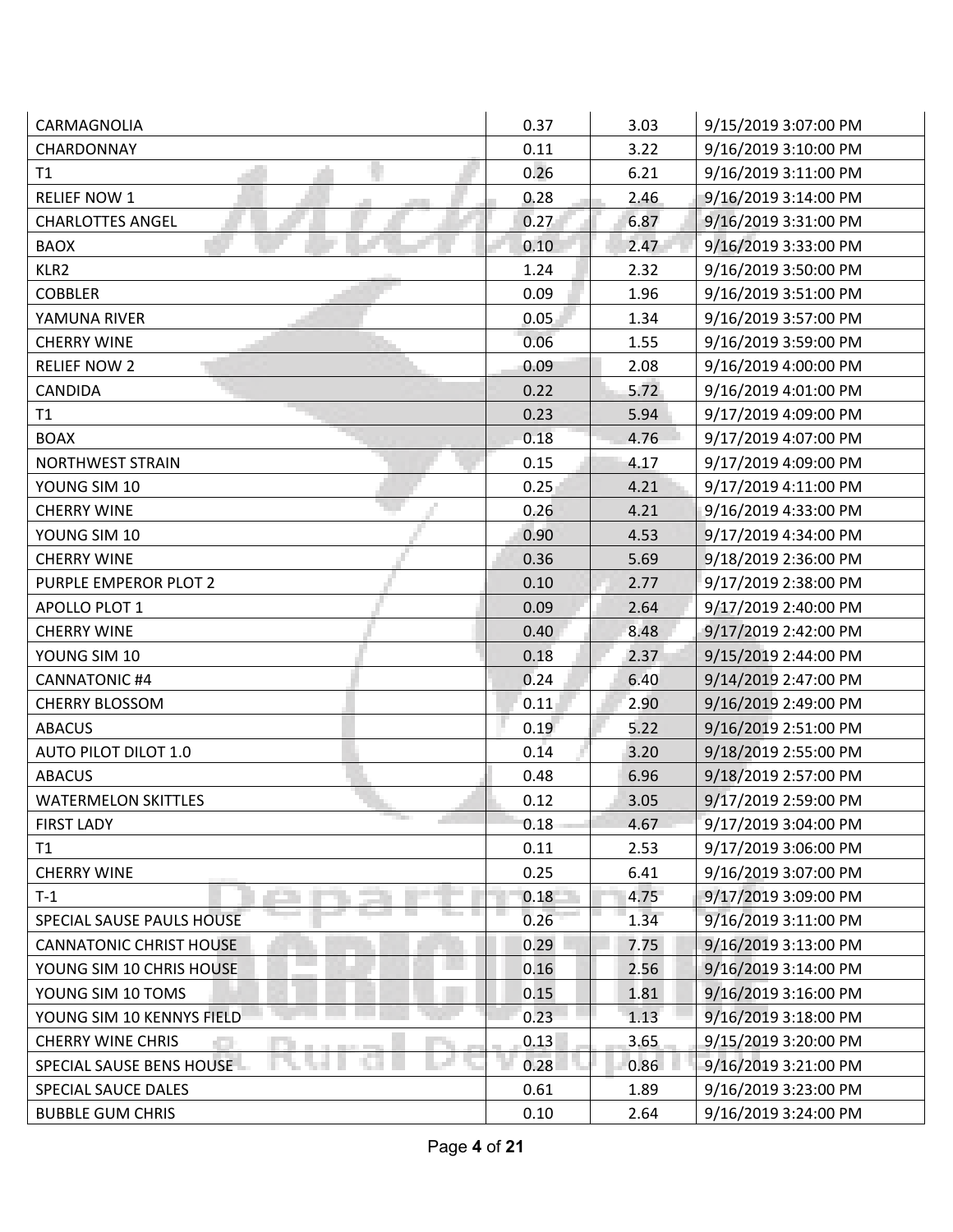| <b>CHERRY BLOSSOM</b>                      | 0.14     | 3.83 | 9/17/2019 3:25:00 PM  |
|--------------------------------------------|----------|------|-----------------------|
| <b>CB DIESEL</b>                           | 1.45     | 3.20 | 9/17/2019 3:27:00 PM  |
| <b>STORMY DANIELS</b>                      | 0.17     | 4.50 | 9/17/2019 3:29:00 PM  |
| FINOLA FIN-314                             | 0.38     | 0.43 | 9/16/2019 3:30:00 PM  |
| <b>CHERRY WINE</b>                         | 0.15     | 4.14 | 9/16/2019 3:33:00 PM  |
| <b>TRUMP X CHERRY</b>                      | 0.19     | 4.92 | 9/18/2019 8:28:00 AM  |
| <b>CHERRY WINE</b>                         | 1.47     | 3.90 | 9/18/2019 8:29:00 AM  |
| <b>CHERRY WINE</b>                         | 0.13     | 3.69 | 9/18/2019 8:34:00 AM  |
| <b>CHERRY WINE</b>                         | 0.19     | 5.23 | 9/17/2019 8:38:00 AM  |
| <b>CHERRY BLOSSOM</b>                      | 0.17     | 4.68 | 9/17/2019 8:39:00 AM  |
| C <sub>4</sub>                             | 0.76     | 4.66 | 9/17/2019 8:41:00 AM  |
| CM 1.0                                     | 0.22     | 3.29 | 9/19/2019 11:00:00 AM |
| CA 1.0                                     | 0.15     | 4.01 | 9/19/2019 11:01:00 AM |
| HF 1.0                                     | 0.40     | 3.39 | 9/19/2019 11:03:00 AM |
| S6 1.0                                     | 0.12     | 3.21 | 9/19/2019 11:08:00 AM |
| C W 1.0                                    | 0.21     | 2.57 | 9/19/2019 11:09:00 AM |
| B H 1.0                                    | 0.23     | 3.44 | 9/19/2019 11:11:00 AM |
| <b>BW 1.0</b>                              | 0.26     | 2.71 | 9/19/2019 11:12:00 AM |
| $C-4$                                      | 0.06     | 1.57 | 9/18/2019 11:17:00 AM |
| <b>CHERRY WINE</b>                         | 0.96     | 6.25 | 9/17/2019 11:33:00 AM |
| T <sub>2</sub>                             | 0.10     | 2.79 | 9/18/2019 11:53:00 AM |
| <b>CHERRY BLOSSOM</b>                      | 0.09     | 2.62 | 9/18/2019 11:55:00 AM |
| PAINTED LADY                               | 0.10     | 2.96 | 9/18/2019 11:56:00 AM |
| <b>ADMIRAL KUSH</b>                        | 0.12     | 3.68 | 9/18/2019 12:00:00 PM |
| <b>PURPLE EMPEROR</b>                      | 0.10     | 2.95 | 9/18/2019 12:01:00 PM |
| "88"                                       | 0.09     | 2.81 | 9/18/2019 12:05:00 PM |
| <b>APOLLO</b>                              | 0.11     | 3.20 | 9/18/2019 12:08:00 PM |
| CATS MEOW PLOT C                           | 0.14     | 3.52 | 9/18/2019 2:41:00 PM  |
| <b>CHERRY WINE PLOT A</b>                  | 0.20     | 5.66 | 9/18/2019 2:44:00 PM  |
| <b>The Course</b><br>MOUNTAIN MANGO PLOT B | 0.09     | 2.35 | 9/18/2019 2:48:00 PM  |
| <b>RELIEF NOW</b>                          | 0.12     | 3.35 | 9/12/2019 2:59:00 PM  |
| <b>RELIEF NOW</b>                          | 0.07     | 2.10 | 9/12/2019 3:03:00 PM  |
| YOUNG SYM                                  | $0.35 -$ | 3.92 | 9/19/2019 3:05:00 PM  |
| CHERRY WINE 2.0                            | 0.17     | 4.55 | 9/13/2019 3:07:00 PM  |
| <b>SWEET GRASS X CHERRY WINE</b>           | 0.17     | 4.67 | 9/19/2019 3:09:00 PM  |
| CHERRY M (FIELD PLANTED)                   | 0.09     | 2.21 | 9/17/2019 3:11:00 PM  |
| <b>CHERRY M (POTTED)</b>                   | 0.11     | 2.86 | 9/17/2019 3:13:00 PM  |
| ROYAL CBD #1                               | 0.96     | 5.80 | 9/18/2019 4:44:00 PM  |
| ROYAL CBD #2                               | 1.77     | 4.45 | 9/18/2019 4:46:00 PM  |
| ROYAL CBD #3                               | 0.34     | 4.42 | 9/18/2019 4:48:00 PM  |
| <b>STORMY DANIELS</b>                      | 0.11     | 3.16 | 9/19/2019 12:19:00 PM |
| $X-59$                                     | 0.00     | 0.65 | 9/23/2019 12:37:00 PM |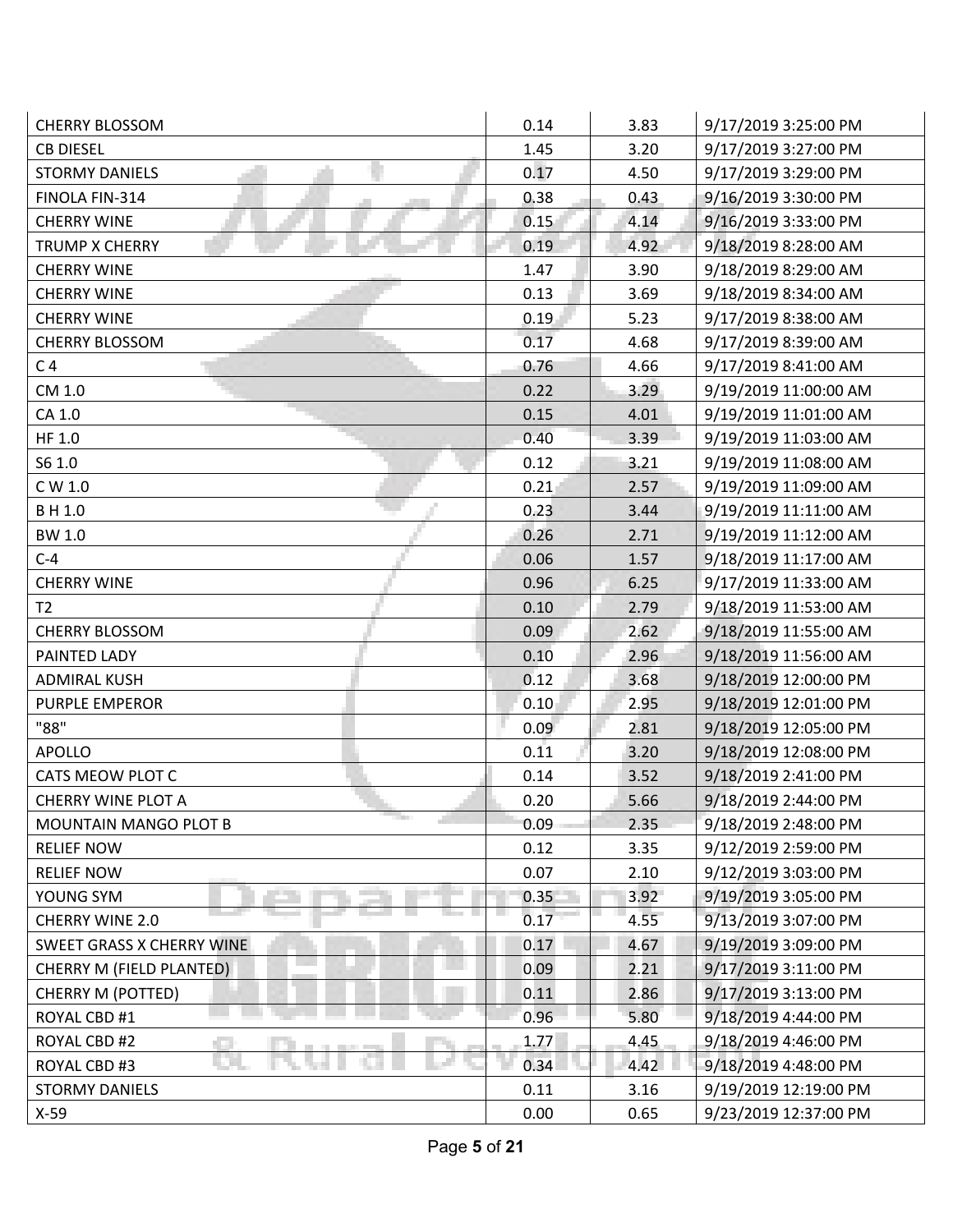| <b>BOAX</b>               | 0.20 | 5.06 | 9/20/2019 12:39:00 PM |
|---------------------------|------|------|-----------------------|
| <b>CHERRY WINE</b>        | 0.15 | 4.12 | 9/20/2019 12:40:00 PM |
| <b>BOAX</b>               | 0.18 | 4.60 | 9/20/2019 12:42:00 PM |
| <b>CHERRY S</b>           | 0.35 | 1.30 | 9/20/2019 12:44:00 PM |
| <b>CHERRY S</b>           | 0.61 | 1.91 | 9/20/2019 12:56:00 PM |
| COLORADO                  | 0.11 | 2.80 | 9/22/2019 12:59:00 PM |
| "COLORADO"                | 0.46 | 4.38 | 9/23/2019 1:00:00 PM  |
| SANTHICA 70               | 0.18 | 4.48 | 9/23/2019 1:02:00 PM  |
| <b>CHERRY BLOSSOM</b>     | 0.22 | 5.05 | 9/23/2019 1:04:00 PM  |
| <b>CHERRY BLOSSOM</b>     | 0.25 | 5.81 | 9/19/2019 1:30:00 PM  |
| <b>CHERRY BLOSSOM</b>     | 1.59 | 4.38 | 9/19/2019 1:32:00 PM  |
| YOUNGSIM 10               | 0.25 | 2.90 | 9/20/2019 1:35:00 PM  |
| <b>CHERRY WINE</b>        | 0.34 | 7.45 | 9/23/2019 1:36:00 PM  |
| YOUNGSIM 10               | 0.25 | 5.78 | 9/23/2019 1:38:00 PM  |
| <b>CHERRY WINE</b>        | 0.30 | 4.80 | 9/23/2019 1:40:00 PM  |
| <b>SWEETENED</b>          | 0.09 | 2.33 | 9/23/2019 2:04:00 PM  |
| THE WIFE                  | 0.08 | 1.99 | 9/23/2019 2:06:00 PM  |
| <b>CHERRY WINE</b>        | 0.09 | 2.37 | 9/23/2019 2:07:00 PM  |
| <b>BOAX</b>               | 0.60 | 2.09 | 9/23/2019 2:32:00 PM  |
| $T-1$                     | 0.31 | 7.45 | 9/17/2019 2:35:00 PM  |
| T1                        | 0.23 | 5.26 | 9/17/2019 2:37:00 PM  |
| <b>CHERRY WIND MALE</b>   | 0.08 | 1.62 | 9/23/2019 2:38:00 PM  |
| <b>CHERRY WINE</b>        | 0.07 | 1.66 | 9/23/2019 2:44:00 PM  |
| NO STRAIN NAME ON FORM    | 0.13 | 2.20 | 9/23/2019 2:56:00 PM  |
| C3 NEWAYGO YOUNGSIM F9    | 1.18 | 3.74 | 9/23/2019 3:00:00 PM  |
| <b>CHERRY WINE</b>        | 0.61 | 5.46 | 9/23/2019 4:42:00 PM  |
| <b>CHERRY WINE</b>        | 0.61 | 4.32 | 9/23/2019 4:43:00 PM  |
| <b>CHERRY BLOSSOM</b>     | 0.29 | 6.58 | 9/22/2019 4:56:00 PM  |
| <b>INDICA</b>             | 1.22 | 1.76 | 9/23/2019 4:58:00 PM  |
| SATIVA                    | 0.29 | 2.52 | 9/23/2019 4:59:00 PM  |
| <b>BERRY BLOSSOM</b>      | 0.20 | 4.78 | 9/23/2019 5:00:00 PM  |
| <b>CHERRY BLOSSOM</b>     | 0.18 | 4.09 | 9/23/2019 9:22:00 AM  |
| <b>RUDERALIS</b>          | 0.16 | 2.34 | 9/23/2019 9:29:00 AM  |
| <b>CHERRY BLOSSOM</b>     | 0.34 | 8.29 | 9/23/2019 9:31:00 AM  |
| <b>CHERRY CHERRY</b>      | 0.10 | 2.48 | 9/23/2019 9:35:00 AM  |
| <b>CHERRY WINE</b>        | 0.12 | 2.72 | 9/23/2019 9:46:00 AM  |
| 00 CHERRY WINE CHOICE CBD | 1.05 | 3.85 | 9/22/2019 9:48:00 AM  |
| <b>CHERRY BLOSSOM</b>     | 0.20 | 5.35 | 9/24/2019 10:21:00 AM |
| <b>CHERRY WINE</b>        | 0.15 | 3.86 | 9/24/2019 10:24:00 AM |
| <b>YS 10</b>              | 0.56 | 5.39 | 9/23/2019 10:32:00 AM |
| LEMON-AID                 | 0.22 | 5.20 | 9/23/2019 10:53:00 AM |
| <b>RELIEF NOW</b>         | 0.27 | 6.44 | 9/23/2019 10:54:00 AM |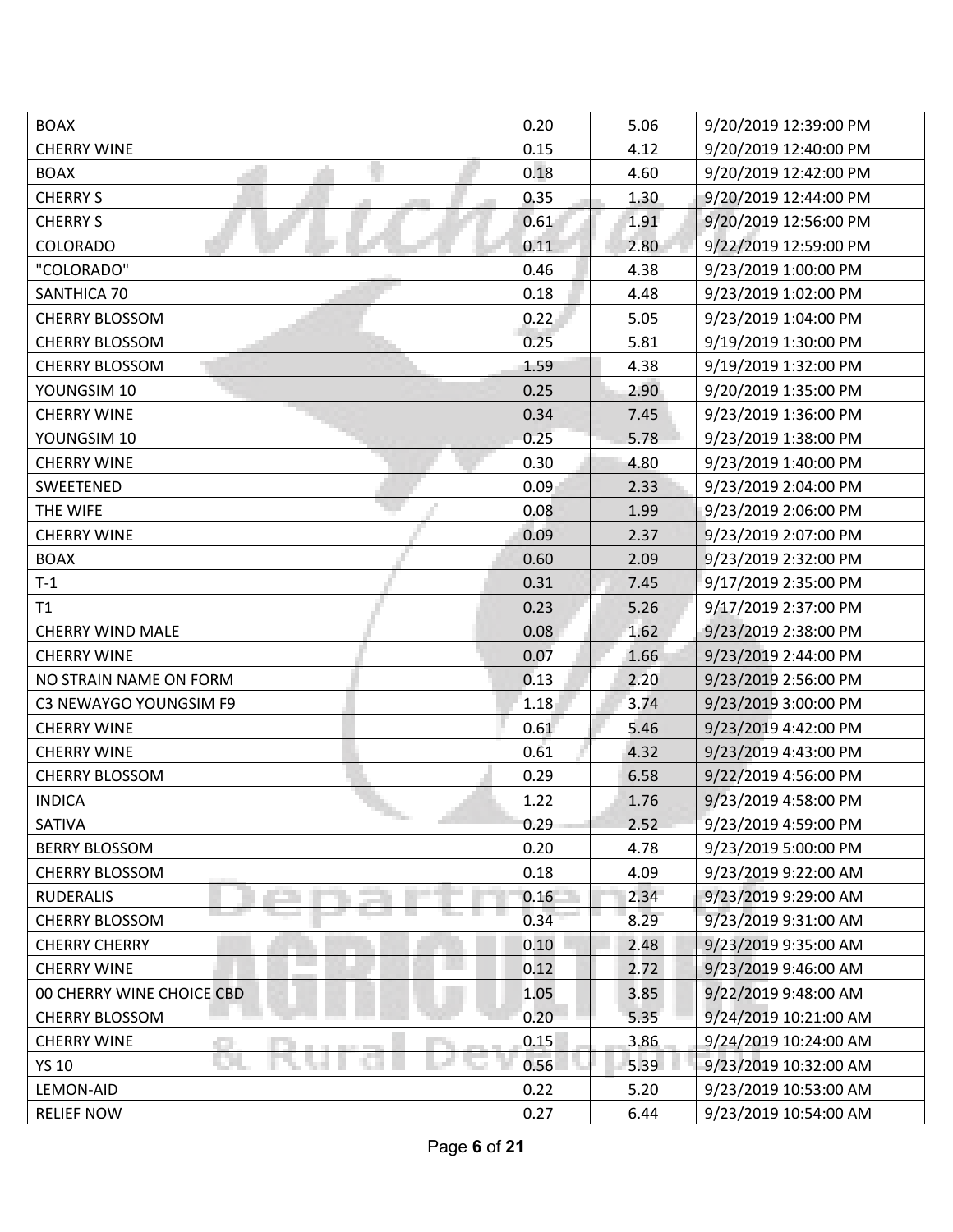| <b>BAOX</b>                           | 0.12 | 2.90 | 9/23/2019 10:56:00 AM |
|---------------------------------------|------|------|-----------------------|
| <b>WIFE</b>                           | 0.18 | 4.22 | 9/24/2019 2:05:00 PM  |
| <b>CHERRY WINE</b>                    | 0.11 | 2.78 | 9/24/2019 2:07:00 PM  |
| <b>PERKINS</b>                        | 0.11 | 2.69 | 9/24/2019 2:09:00 PM  |
| <b>BOAX</b>                           | 0.12 | 3.16 | 9/24/2019 2:21:00 PM  |
| <b>TOL</b>                            | 0.17 | 3.84 | 9/24/2019 2:24:00 PM  |
| <b>CHERRYWINE</b>                     | 0.29 | 3.34 | 9/22/2019 2:34:00 PM  |
| HAN-MA                                | 1.23 | 0.12 | 9/22/2019 2:36:00 PM  |
| <b>SOUR BERRY</b>                     | 0.10 | 2.08 | 9/24/2019 2:38:00 PM  |
| <b>SOUR SPECTRUM</b>                  | 0.20 | 4.71 | 9/24/2019 2:41:00 PM  |
| <b>SOUR BOAX</b>                      | 0.11 | 2.47 | 9/24/2019 2:42:00 PM  |
| <b>SOUR BERRY</b>                     | 0.16 | 3.58 | 9/23/2019 2:43:00 PM  |
| <b>CHERRY WINE</b>                    | 0.19 | 4.68 | 9/24/2019 2:48:00 PM  |
| <b>OTTO</b>                           | 0.13 | 3.25 | 9/24/2019 3:03:00 PM  |
| <b>CHERRY WINE</b>                    | 0.47 | 9.25 | 9/23/2019 3:06:00 PM  |
| <b>CHERRY WINE</b>                    | 0.37 | 9.03 | 9/23/2019 3:09:00 PM  |
| <b>CHERRY WINE</b>                    | 0.27 | 4.53 | 9/24/2019 3:12:00 PM  |
| YOUNG SIM 10                          | 0.43 | 3.15 | 9/20/2019 3:14:00 PM  |
| ULTRA CHERRY HAZE FIELD F LYNN STREET | 0.14 | 3.43 | 9/23/2019 3:15:00 PM  |
| ULTRA CHERRY HAZE FIELD Z BROWNTOWN   | 0.11 | 2.83 | 9/23/2019 3:17:00 PM  |
| <b>OTTO II</b>                        | 0.11 | 2.71 | 9/23/2019 3:18:00 PM  |
| MICHIGAN MANGO - R1                   | 0.12 | 2.78 | 9/24/2019 3:20:00 PM  |
| MICHIGAN MANGO - M9                   | 0.41 | 9.07 | 9/24/2019 3:22:00 PM  |
| MICHIGAN MANGO - M8                   | 0.35 | 7.82 | 9/24/2019 3:24:00 PM  |
| MICHIGAN MANGO - L1                   | 0.22 | 4.81 | 9/24/2019 3:25:00 PM  |
| CWX <sub>1</sub>                      | 0.37 | 8.72 | 9/23/2019 3:27:00 PM  |
| <b>BAOX</b>                           | 0.15 | 3.54 | 9/24/2019 9:37:00 AM  |
| <b>BAOX</b>                           | 0.13 | 3.30 | 9/24/2019 9:41:00 AM  |
| <b>OTTO SWEETENED</b>                 | 0.16 | 3.89 | 9/24/2019 9:43:00 AM  |
| <b>CANNATONIC #4</b>                  | 0.26 | 6.34 | 9/24/2019 9:44:00 AM  |
| <b>MOUNTAIN MANGO</b>                 | 0.18 | 3.88 | 9/24/2019 9:45:00 AM  |
| <b>GREEN MOUNTAIN</b>                 | 0.16 | 3.92 | 9/24/2019 9:48:00 AM  |
| <b>OCHERRY</b>                        | 0.13 | 2.88 | 9/24/2019 9:50:00 AM  |
| <b>BAOX</b>                           | 0.29 | 6.53 | 9/24/2019 9:51:00 AM  |
| VZT                                   | 0.18 | 4.20 | 9/24/2019 9:53:00 AM  |
| <b>CHERRY WINE</b>                    | 0.23 | 5.15 | 9/25/2019 1:48:00 PM  |
| <b>BAOX X OTTO II</b>                 | 0.35 | 7.50 | 9/23/2019 1:50:00 PM  |
| YOUNG SIM 10                          | 0.43 | 9.41 | 9/24/2019 1:52:00 PM  |
| <b>CHERRY WINE X BAOX CROSS</b>       | 0.52 | 4.64 | 9/24/2019 1:56:00 PM  |
| THE WIFE R5H25 B3-B4 1900802          | 0.19 | 4.43 | 9/24/2019 1:58:00 PM  |
| SWEETENED (CHX OT109) 4590            | 0.22 | 5.36 | 9/24/2019 2:13:00 PM  |
| <b>FRANKLIN (OT-100) 4592</b>         | 0.13 | 3.21 | 9/24/2019 2:14:00 PM  |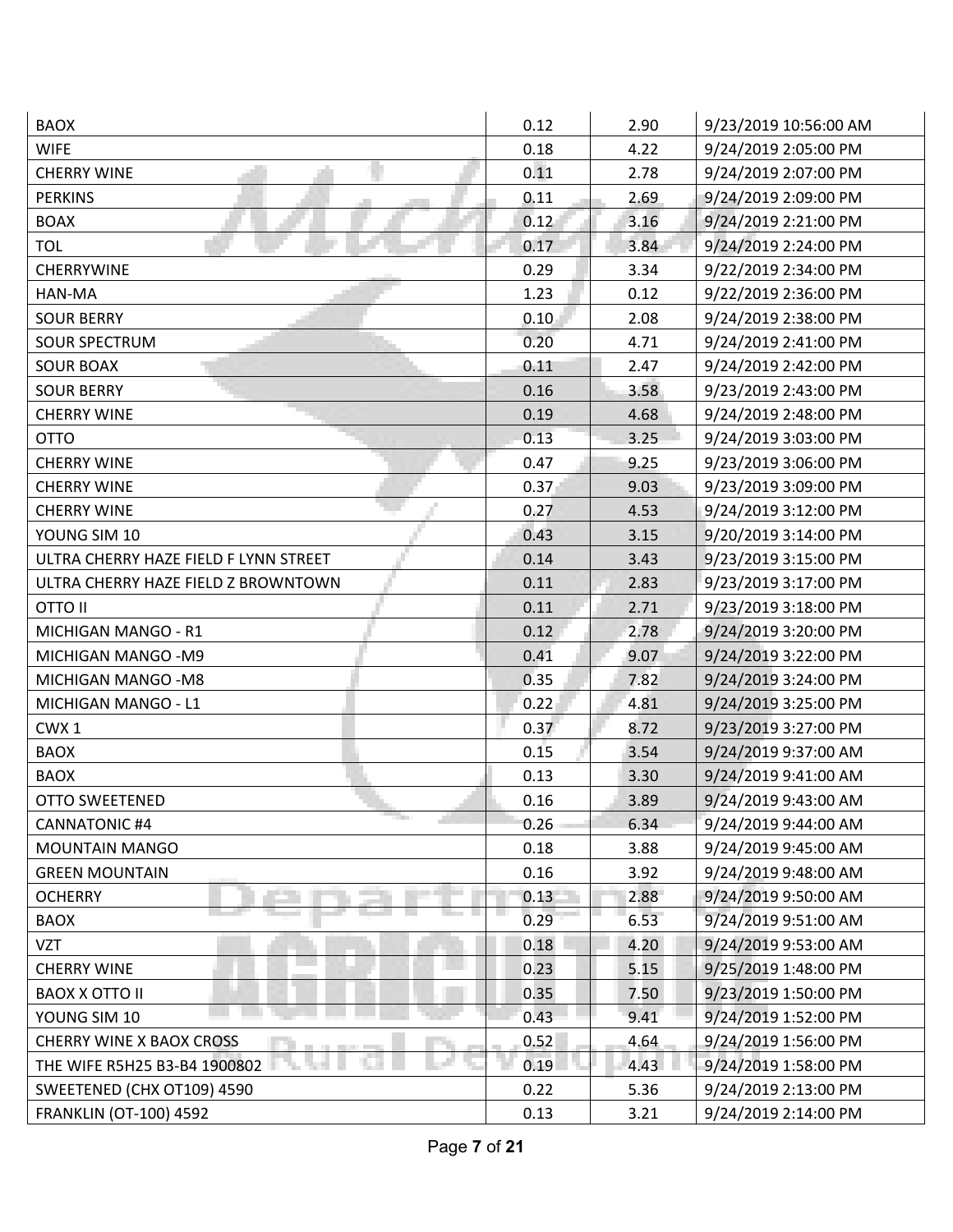| STOUT (OT-22) 4593                     | 0.13 | 3.35  | 9/24/2019 2:16:00 PM  |
|----------------------------------------|------|-------|-----------------------|
| FIBER-SEE ATTACHED-CHINESE HEMP        | 0.55 | 0.09  | 9/23/2019 2:17:00 PM  |
| <b>PUTINS PROBLEMS</b>                 | 0.25 | 6.70  | 9/23/2019 2:23:00 PM  |
| <b>STORMI DANIELZ</b>                  | 0.26 | 6.63  | 9/23/2019 2:25:00 PM  |
| CHERRY STRUCK CHOICE SBD SEED.COM      | 2.77 | 4.84  | 9/25/2019 2:47:00 PM  |
| CHERRY WINE 0 0 CHOICE CBDSEEDS.COM    | 4.04 | 8.29  | 9/25/2019 2:51:00 PM  |
| CHERY WINE AMERICAN HEMP SEED GENETICS | 0.20 | 5.21  | 9/24/2019 2:52:00 PM  |
| CHERRY WINE 00 CHOICE CBD SEEDS.COM    | 2.65 | 4.42  | 9/24/2019 2:54:00 PM  |
| ROYAL CBD #2                           | 0.18 | 3.98  | 9/25/2019 3:25:00 PM  |
| ROYAL CBD #1                           | 0.16 | 3.75  | 9/25/2019 3:32:00 PM  |
| <b>CHERRY BLOSSOM</b>                  | 0.23 | 6.33  | 9/24/2019 3:33:00 PM  |
| <b>OREGON CHERRY</b>                   | 0.68 | 1.96  | 9/24/2019 3:35:00 PM  |
| $T-1$                                  | 0.28 | 7.69  | 9/25/2019 3:44:00 PM  |
| <b>CHERRY WHINE</b>                    | 0.27 | 7.96  | 9/25/2019 3:46:00 PM  |
| <b>CHERRY WINE</b>                     | 0.36 | 3.74  | 9/24/2019 3:48:00 PM  |
| <b>WATERMELON CBD</b>                  | 0.16 | 4.44  | 9/25/2019 3:50:00 PM  |
| <b>CHERRY WINE</b>                     | 0.25 | 6.56  | 9/25/2019 3:51:00 PM  |
| <b>CHERRY WINE</b>                     | 0.75 | 1.45  | 9/23/2019 3:53:00 PM  |
| <b>HEMP-CHERRY WINE</b>                | 0.13 | 3.43  | 9/25/2019 3:55:00 PM  |
| <b>INDUSTRIAL HEMP</b>                 | 0.24 | 6.36  | 9/25/2019 11:07:00 AM |
| DENVER CHERRY WINE                     | 0.20 | 5.19  | 9/25/2019 11:17:00 AM |
| YOUNG SIM 10                           | 1.33 | 1.87  | 9/25/2019 11:32:00 AM |
| <b>B SPEC 1</b>                        | 0.28 | 7.15  | 9/24/2019 11:35:00 AM |
| <b>BOAX1</b>                           | 0.23 | 6.06  | 9/24/2019 11:37:00 AM |
| HF 1.0                                 | 0.13 | 3.67  | 9/25/2019 11:38:00 AM |
| YOUNGSIM 10                            | 0.31 | 8.15  | 9/26/2019 11:40:00 AM |
| SB <sub>2</sub>                        | 0.20 | 5.04  | 9/24/2019 11:41:00 AM |
| <b>CHERRY BLOSSOM</b>                  | 0.20 | 5.19  | 9/23/2019 2:29:00 PM  |
| <b>STORMY DANIELS</b>                  | 0.16 | 4.37  | 9/23/2019 2:31:00 PM  |
| <b>The Co</b><br>HEMPRESS 11-2         | 0.12 | 3.64  | 9/25/2019 2:32:00 PM  |
| T <sub>1</sub>                         | 0.21 | 5.68  | 9/25/2019 2:34:00 PM  |
| <b>ABACUS</b>                          | 0.30 | 8.44  | 9/25/2019 2:37:00 PM  |
| YOUNG SIM 10                           | 0.13 | 3.87  | 9/24/2019 2:42:00 PM  |
| <b>RELIEF NOW 13</b>                   | 0.14 | 4.40  | 9/24/2019 2:45:00 PM  |
| <b>NEAOO</b>                           | 0.29 | 7.45  | 9/25/2019 2:48:00 PM  |
| MOUNTAIN MANGO                         | 0.23 | 6.21  | 9/25/2019 2:50:00 PM  |
| <b>CHERRY WINE</b>                     | 0.39 | 10.69 | 9/25/2019 2:53:00 PM  |
| T <sub>1</sub>                         | 0.31 | 7.74  | 9/25/2019 2:57:00 PM  |
| <b>CHERRY WINE</b>                     | 0.11 | 3.16  | 9/26/2019 2:59:00 PM  |
| <b>CHERRY WINE</b>                     | 0.15 | 4.47  | 9/26/2019 3:00:00 PM  |
| STORMI DANIELZ                         | 0.27 | 7.67  | 9/26/2019 3:03:00 PM  |
| PUTINS PROBLEMS                        | 0.24 | 6.83  | 9/26/2019 3:06:00 PM  |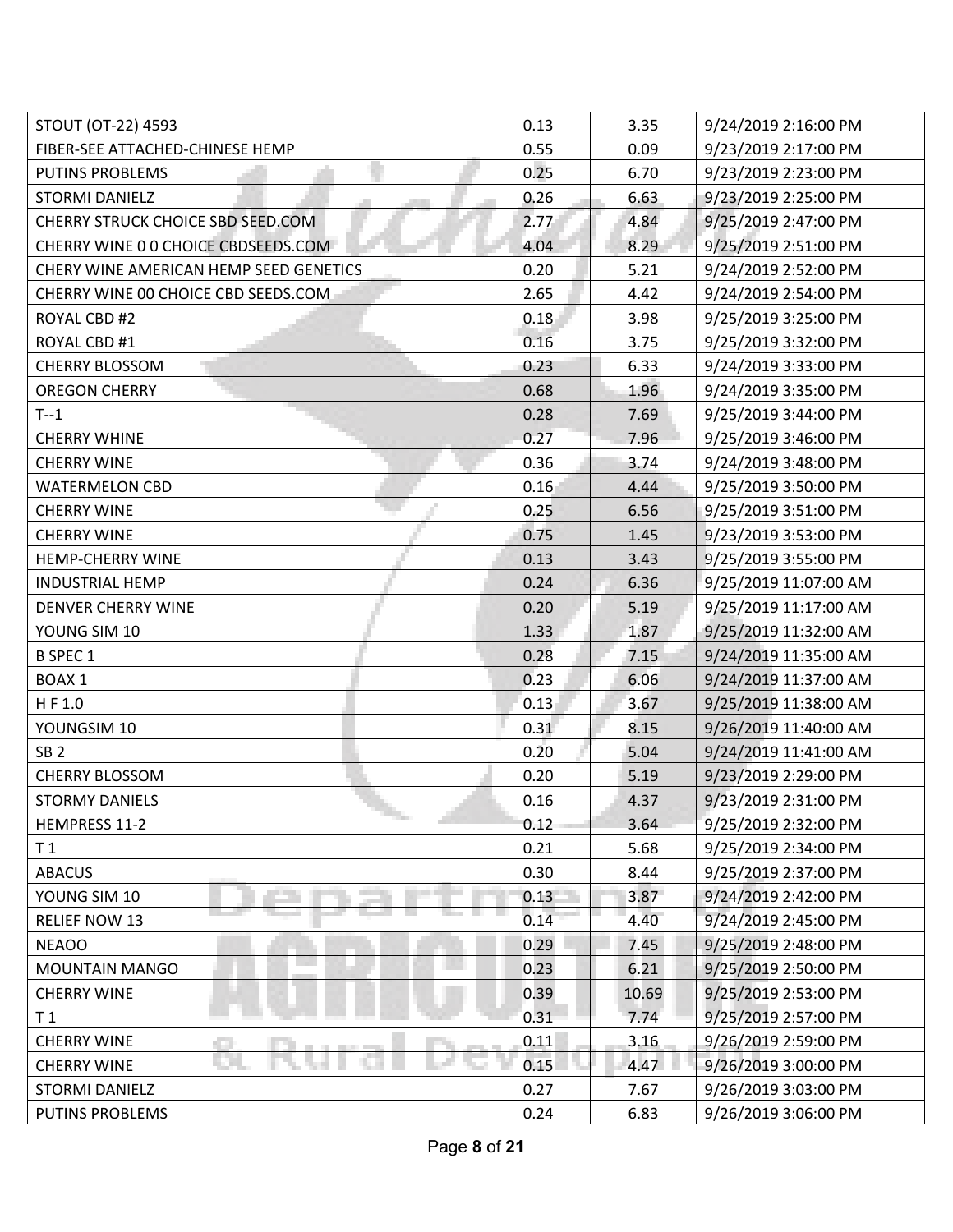| <b>CHERRY BLOSSOM</b>             | 0.12              | 3.21  | 9/25/2019 3:07:00 PM |
|-----------------------------------|-------------------|-------|----------------------|
| <b>CHERRY BLOSSOM</b>             | 0.15              | 3.92  | 9/25/2019 3:09:00 PM |
| <b>CHERRY BLOSSOM</b>             | 0.13              | 3.68  | 9/26/2019 3:11:00 PM |
| <b>KY MAMMOTH</b>                 | 0.25              | 6.72  | 9/25/2019 3:13:00 PM |
| <b>COLORADO CHERRY WINE</b>       | 0.32              | 9.01  | 9/25/2019 3:14:00 PM |
| <b>CHERRY WINE</b>                | 0.21              | 5.44  | 9/26/2019 3:16:00 PM |
| CHERRY X 5                        | 0.33              | 8.42  | 9/26/2019 9:15:00 AM |
| <b>OTTO</b>                       | 0.38              | 3.10  | 9/26/2019 9:17:00 AM |
| COF                               | 0.14              | 3.74  | 9/26/2019 9:18:00 AM |
| <b>BBF</b>                        | 0.14              | 3.75  | 9/26/2019 9:22:00 AM |
| <b>BBF</b>                        | 0.12              | 3.28  | 9/26/2019 9:24:00 AM |
| <b>CHERRY WINE CROSS</b>          | 0.26              | 7.03  | 9/26/2019 9:31:00 AM |
| <b>STORMI DANIELZ</b>             | 0.14              | 3.87  | 9/26/2019 9:39:00 AM |
| <b>CHERRY WINE</b>                | 0.20              | 5.21  | 9/26/2019 9:41:00 AM |
| <b>CHERRY WINE</b>                | 0.41              | 10.32 | 9/26/2019 9:43:00 AM |
| <b>CHERRY WINE</b>                | 0.30 <sub>1</sub> | 7.62  | 9/26/2019 9:46:00 AM |
| <b>HGH CHERRY WINE</b>            | 0.32              | 8.89  | 9/25/2019 9:47:00 AM |
| <b>HGH CHERRY WINE</b>            | 0.33              | 9.47  | 9/26/2019 9:52:00 AM |
| <b>OREGON CHERRY</b>              | 3.15              | 5.98  | 9/26/2019 1:28:00 PM |
| <b>CHERRY WINE</b>                | 0.59              | 10.24 | 9/27/2019 1:59:00 PM |
| YOUNGSIM 10                       | 0.58              | 8.45  | 9/27/2019 2:00:00 PM |
| CHERRY BLOSSOM FEMINIZED          | 0.32              | 8.36  | 9/27/2019 2:02:00 PM |
| CHERRY WINE F2 #3                 | 0.35              | 9.19  | 9/27/2019 2:04:00 PM |
| YOUNG SIM                         | 0.09              | 2.50  | 9/26/2019 2:11:00 PM |
| <b>BOAX</b>                       | 0.13              | 3.67  | 9/26/2019 2:13:00 PM |
| <b>BAOX</b>                       | 0.15              | 1.48  | 9/27/2019 2:15:00 PM |
| <b>CHARLOTTES WIFE</b>            | 0.09              | 2.46  | 9/26/2019 2:17:00 PM |
| <b>CHERRY BLOSSOM</b>             | 0.19              | 5.32  | 9/26/2019 2:19:00 PM |
| <b>BEAVER CHERRY</b>              | 0.17              | 4.81  | 9/26/2019 2:20:00 PM |
| <b>The State</b><br><b>APPOLO</b> | 0.09              | 2.89  | 9/25/2019 2:24:00 PM |
| 88                                | 0.24              | 6.52  | 9/27/2019 2:26:00 PM |
| PAINTED LADY                      | 0.23              | 6.50  | 9/27/2019 2:36:00 PM |
| <b>SKIPPER</b>                    | 0.24              | 6.96  | 9/27/2019 2:41:00 PM |
| <b>ADMIRAL KUSH</b>               | 0.22              | 6.18  | 9/27/2019 2:46:00 PM |
| <b>MOUNTAIN MANGO</b>             | 0.16              | 4.31  | 9/27/2019 3:00:00 PM |
| <b>CHERRY WINE</b>                | 0.27              | 6.89  | 9/27/2019 3:02:00 PM |
| <b>BERRY BLOSSOM</b>              | 0.08              | 2.13  | 9/27/2019 3:03:00 PM |
| THE X                             | 0.16              | 4.22  | 9/27/2019 3:05:00 PM |
| THE WIFE                          | 0.11              | 3.29  | 9/27/2019 3:07:00 PM |
| SWEETENED                         | 0.10              | 2.83  | 9/27/2019 3:08:00 PM |
| <b>BERRY BLOSSOM</b>              | 0.06              | 1.56  | 9/26/2019 3:09:00 PM |
| <b>CHERRY WINE SEC#4</b>          | 0.18              | 4.69  | 9/26/2019 3:10:00 PM |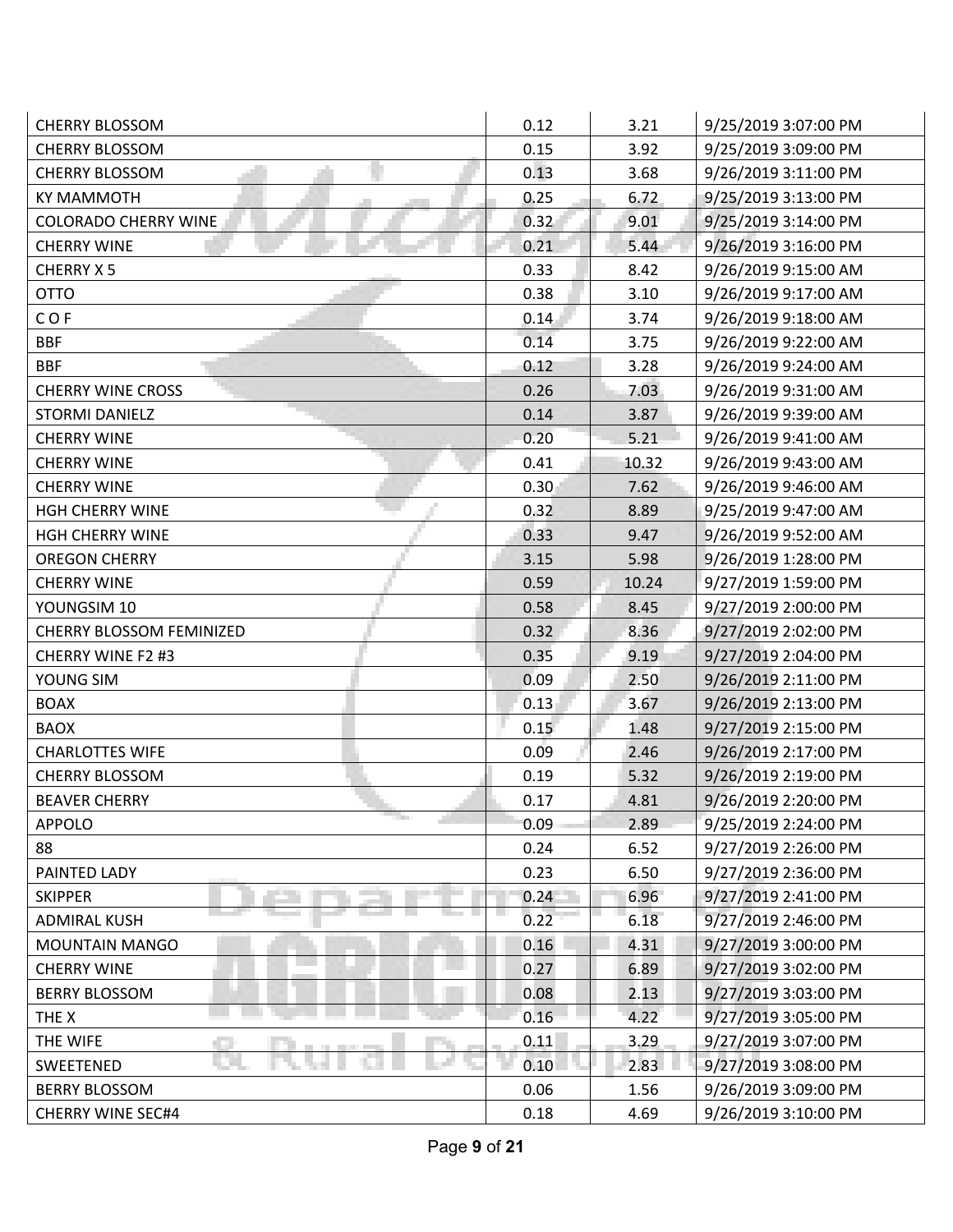| <b>SKIPPER SEC#2</b>                       | 0.13 | 3.61  | 9/26/2019 3:12:00 PM  |
|--------------------------------------------|------|-------|-----------------------|
| <b>MOUNTAIN MANGO SEC#5</b>                | 0.10 | 2.53  | 9/26/2019 3:13:00 PM  |
| C4 SEC #6                                  | 0.12 | 3.51  | 9/26/2019 3:15:00 PM  |
| PAINTED LADY                               | 0.19 | 4.85  | 9/26/2019 3:16:00 PM  |
| PURPLE EMPEROR SEC #7                      | 0.13 | 3.59  | 9/26/2019 3:17:00 PM  |
| <b>EIGHTY EIGHT SEC #1</b>                 | 0.13 | 3.67  | 9/26/2019 3:20:00 PM  |
| <b>HEMP CHERRY WINE</b>                    | 0.08 | 2.31  | 9/27/2019 3:21:00 PM  |
| <b>HEMP CHERRY WINE</b>                    | 0.09 | 2.44  | 9/27/2019 3:23:00 PM  |
| <b>HEMP CHERRY WINE</b>                    | 0.41 | 2.25  | 9/27/2019 3:25:00 PM  |
| <b>HEMP CHERRY WINE</b>                    | 0.11 | 3.04  | 9/27/2019 3:26:00 PM  |
| <b>CHERRY WINE</b>                         | 0.14 | 2.71  | 9/26/2019 3:28:00 PM  |
| <b>CHERRY WINE</b>                         | 0.25 | 3.34  | 9/26/2019 3:30:00 PM  |
| <b>CHERRY WINE</b>                         | 0.59 | 5.10  | 9/27/2019 3:31:00 PM  |
| <b>CHERRY CITRUS</b>                       | 0.19 | 4.54  | 9/17/2019 3:35:00 PM  |
| <b>CHERRY B</b>                            | 0.28 | 7.31  | 9/17/2019 3:37:00 PM  |
| <b>CHERRY WINE</b>                         | 0.15 | 4.08  | 9/27/2019 3:38:00 PM  |
| <b>CHERRY WHINE</b>                        | 0.39 | 6.86  | 9/27/2019 3:41:00 PM  |
| KLR1                                       | 0.12 | 2.83  | 9/27/2019 3:43:00 PM  |
| <b>DOUBLE NICKEL</b>                       | 0.15 | 3.74  | 9/27/2019 3:44:00 PM  |
| <b>STORMI DANIELZ</b>                      | 0.37 | 9.90  | 9/27/2019 3:46:00 PM  |
| <b>BOAX</b>                                | 0.18 | 4.87  | 9/27/2019 3:47:00 PM  |
| <b>CHERRY WINE</b>                         | 0.23 | 6.75  | 9/27/2019 3:48:00 PM  |
| V.C.Star                                   | 0.09 | 2.70  | 9/27/2019 3:50:00 PM  |
| V C STAR                                   | 0.08 | 1.92  | 9/27/2019 3:52:00 PM  |
| <b>CHERRY WINE</b>                         | 0.20 | 5.32  | 9/27/2019 4:05:00 PM  |
| <b>CHERRY WINE</b>                         | 0.20 | 5.35  | 9/27/2019 4:07:00 PM  |
| <b>CHERRY WINE</b>                         | 0.32 | 8.25  | 9/27/2019 4:38:00 PM  |
| <b>CHERRY BLOSSOM</b>                      | 0.23 | 6.21  | 9/27/2019 4:40:00 PM  |
| YOUNG SIM 10                               | 0.51 | 3.28  | 9/27/2019 4:43:00 PM  |
| <b>The Course</b><br><b>CHEERY BLOSSOM</b> | 0.29 | 6.95  | 9/27/2019 9:49:00 AM  |
| BAOX 1                                     | 0.25 | 3.32  | 9/27/2019 9:56:00 AM  |
| <b>KENTUCKY BERRY</b>                      | 0.28 | 6.79  | 9/29/2019 11:29:00 AM |
| <b>MAGIC BULLET</b>                        | 0.24 | 6.10  | 9/29/2019 11:43:00 AM |
| AWESOME BLOSSOM                            | 0.29 | 7.38  | 9/29/2019 11:45:00 AM |
| <b>CWL #2</b>                              | 0.32 | 8.23  | 9/30/2019 11:48:00 AM |
| <b>CWL#1</b>                               | 0.27 | 6.51  | 9/30/2019 11:50:00 AM |
| TEST <sub>H1</sub>                         | 0.46 | 11.71 | 9/30/2019 11:51:00 AM |
| <b>CHERRY WINE</b>                         | 0.24 | 6.16  | 9/30/2019 11:53:00 AM |
| <b>SUPER CBD</b>                           | 0.10 | 2,20  | 9/30/2019 11:54:00 AM |
| <b>CHERRY WINE</b>                         | 0.22 | 3.81  | 9/30/2019 1:34:00 PM  |
| OTTO II X BOAX                             | 0.46 | 5.05  | 9/25/2019 1:38:00 PM  |
| CHERRY BLOSSOM                             | 0.19 | 4.45  | 9/26/2019 1:40:00 PM  |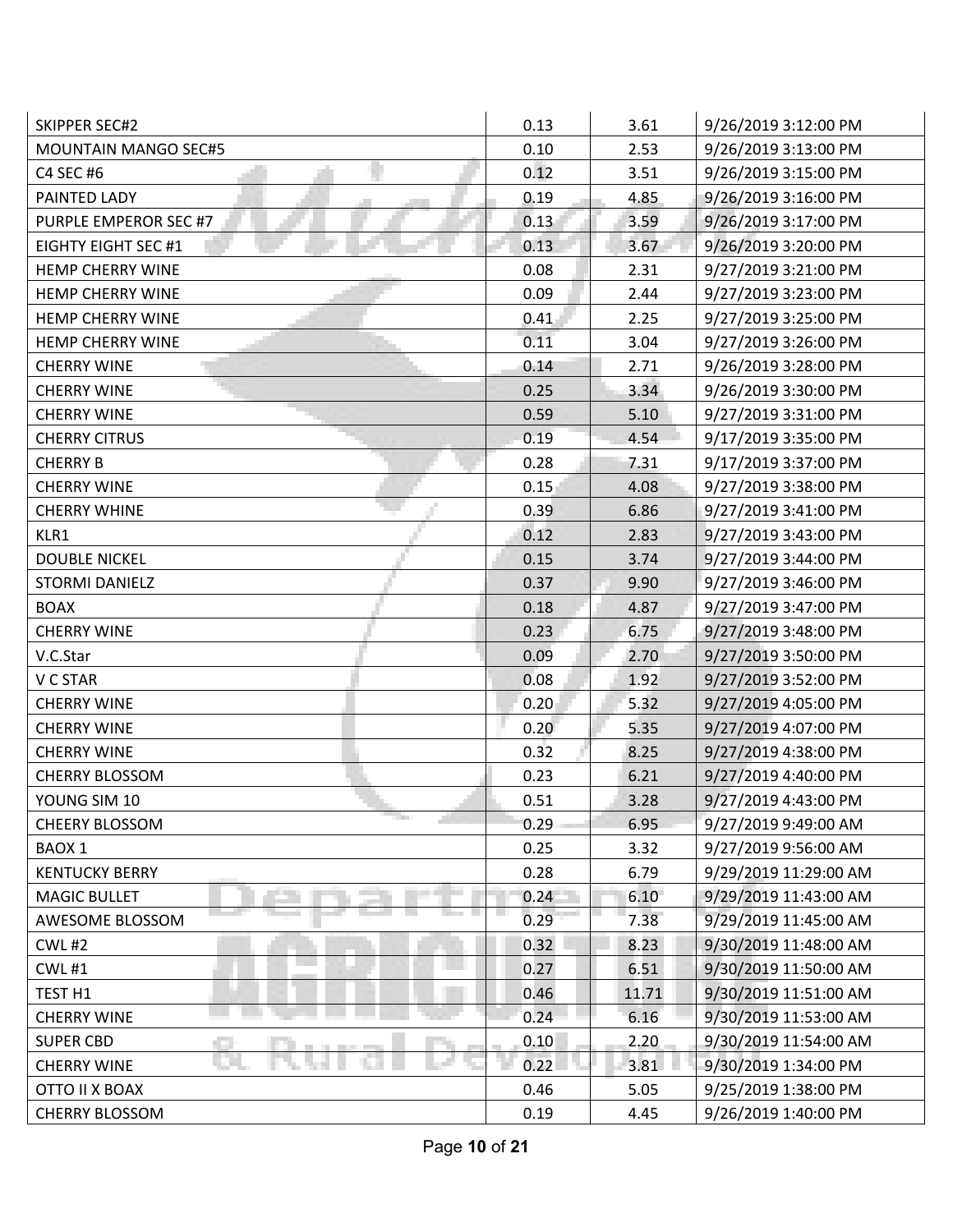| <b>CHERRY WINE</b>                | 0.56 | 10.38 | 9/23/2019 1:58:00 PM  |
|-----------------------------------|------|-------|-----------------------|
| YOUNGSIM 10                       | 0.43 | 2.89  | 9/23/2019 2:00:00 PM  |
| <b>BOAX</b>                       | 0.47 | 0.66  | 9/28/2019 2:11:00 PM  |
| TS1F                              | 0.08 | 1.29  | 9/30/2019 2:12:00 PM  |
| TS2F                              | 0.08 | 1.36  | 9/30/2019 2:14:00 PM  |
| TS1F                              | 0.09 | 1.82  | 9/30/2019 2:17:00 PM  |
| <b>TS34</b>                       | 0.09 | 1.64  | 9/30/2019 2:18:00 PM  |
| SOURBERRY - PLANTING 2            | 0.26 | 5.01  | 9/30/2019 4:12:00 PM  |
| <b>BOAX</b>                       | 0.30 | 7.64  | 9/30/2019 4:14:00 PM  |
| <b>BOAX / SPECTRUM</b>            | 0.33 | 8.49  | 9/30/2019 4:15:00 PM  |
| <b>POLLY</b>                      | 1.75 | 3.24  | 9/30/2019 4:16:00 PM  |
| CHERY RED WINE                    | 0.31 | 4.23  | 9/30/2019 4:18:00 PM  |
| <b>CHERRY WINE</b>                | 0.31 | 7.59  | 9/30/2019 4:21:00 PM  |
| <b>AUTOFLOWER TSU</b>             | 0.17 | 3.19  | 9/30/2019 4:23:00 PM  |
| <b>CHERRY WINE</b>                | 0.15 | 3.60  | 9/30/2019 4:24:00 PM  |
| <b>CHERRY WINE</b>                | 0.26 | 6.44  | 9/30/2019 2:04:00 PM  |
| <b>TRES</b>                       | 0.39 | 9.28  | 9/28/2019 2:06:00 PM  |
| THE WIFE                          | 0.33 | 7.65  | 9/28/2019 2:09:00 PM  |
| TRES (PLOT #3)                    | 0.35 | 8.24  | 9/28/2019 2:13:00 PM  |
| <b>CHARDONAY X CHERRY WINE</b>    | 0.37 | 9.96  | 9/26/2019 2:15:00 PM  |
| <b>AUTO PILOT</b>                 | 0.20 | 4.67  | 9/30/2019 2:17:00 PM  |
| <b>CHERRY WINE</b>                | 0.25 | 3.26  | 9/30/2019 2:19:00 PM  |
| <b>CHERRY WINE</b>                | 0.20 | 2.46  | 9/30/2019 2:24:00 PM  |
| <b>CHERRY BLOSSOM</b>             | 0.21 | 4.78  | 9/30/2019 2:29:00 PM  |
| YOUNGSIM 10                       | 0.41 | 2.06  | 9/30/2019 2:30:00 PM  |
| <b>CHERRY WINE</b>                | 0.30 | 3.79  | 9/30/2019 4:44:00 PM  |
| CHERRY WINE AG-RD59535AHS         | 0.34 | 8.87  | 10/1/2019 4:45:00 PM  |
| <b>CHERRY BLOSSOM</b>             | 0.26 | 6.43  | 10/1/2019 4:52:00 PM  |
| <b>CHERRY WINE</b>                | 0.34 | 8.64  | 9/30/2019 4:54:00 PM  |
| <b>The Contract</b><br>CHERRY 308 | 0.17 | 3.65  | 10/1/2019 4:55:00 PM  |
| <b>OO CHERRY</b>                  | 0.45 | 5.18  | 10/1/2019 4:57:00 PM  |
| 02 CHERRY                         | 0.20 | 3.29  | 10/1/2019 8:08:00 AM  |
| <b>T1 CLONE</b>                   | 0.27 | 6.61  | 10/1/2019 8:11:00 AM  |
| FEM SEED CHERRY WINE              | 0.23 | 5.80  | 10/1/2019 8:12:00 AM  |
| REG SEED YOUNG SUM 10             | 0.47 | 3.14  | 10/1/2019 8:16:00 AM  |
| <b>CHERRY WINE</b>                | 0.42 | 6.11  | 10/1/2019 8:18:00 AM  |
| DC CHERRY                         | 0.76 | 3.59  | 10/1/2019 8:20:00 AM  |
| YOUNGSIM                          | 0.39 | 4.34  | 10/1/2019 8:24:00 AM  |
| SWEETENED                         | 0.15 | 3.07  | 10/1/2019 8:27:00 AM  |
| <b>WIFE</b>                       | 0.17 | 3.65  | 10/1/2019 8:29:00 AM  |
| <b>OREGON CHERRY</b>              | 2.03 | 4.22  | 10/1/2019 10:33:00 AM |
| C <sub>4</sub>                    | 0.34 | 3.64  | 10/1/2019 10:35:00 AM |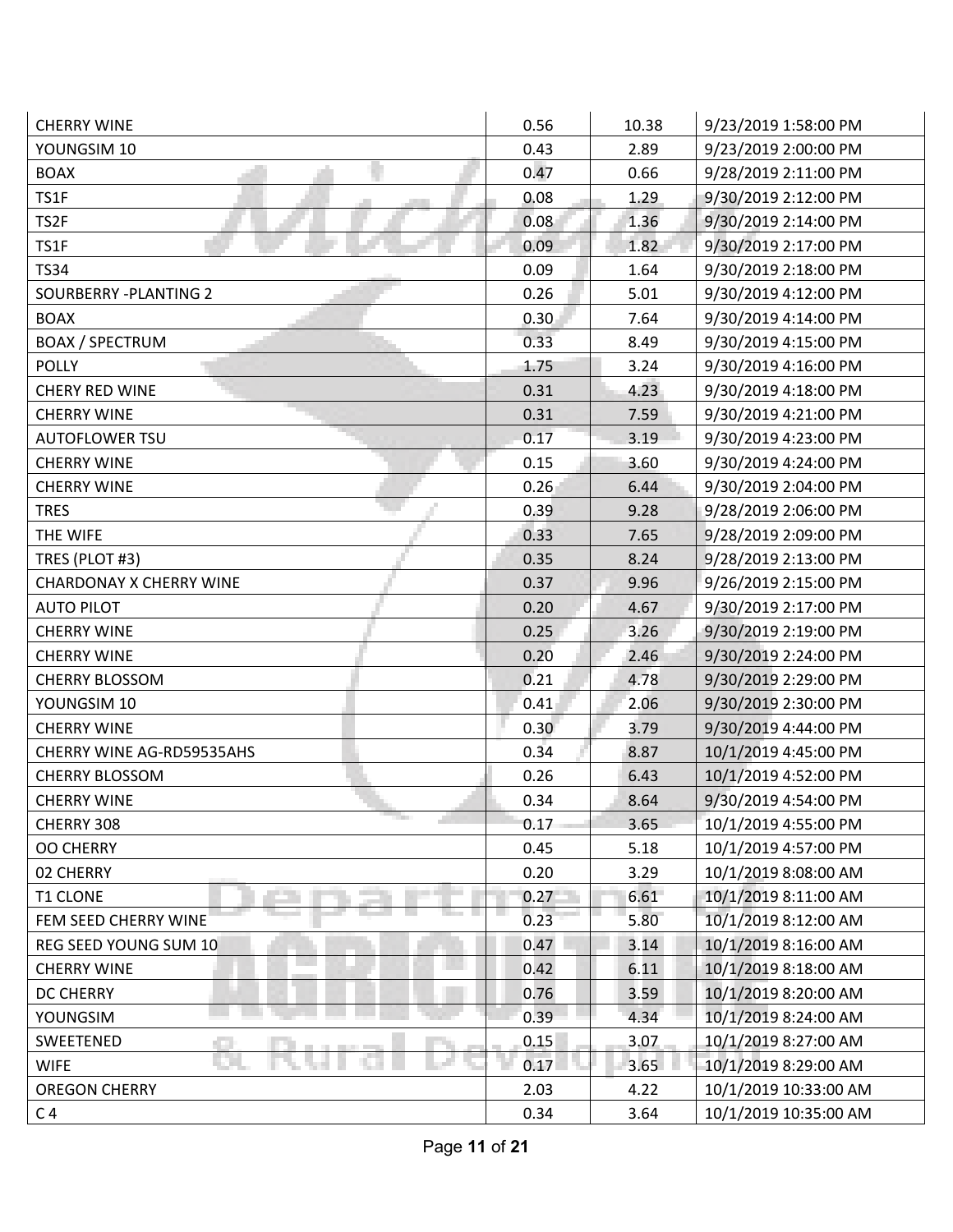| <b>BERRY</b>              | 0.22 | 3.38 | 10/1/2019 10:47:00 AM |
|---------------------------|------|------|-----------------------|
| PINK PISTOL               | 0.30 | 2.15 | 10/1/2019 10:52:00 AM |
| <b>CHERRY</b>             | 0.20 | 3.22 | 10/1/2019 10:53:00 AM |
| <b>SWEET</b>              | 0.27 | 7.21 | 10/1/2019 10:54:00 AM |
| <b>FRANKLIN</b>           | 0.23 | 5.91 | 10/1/2019 10:55:00 AM |
| <b>EIGHTY EIGHT</b>       | 0.09 | 2.36 | 10/1/2019 4:18:00 PM  |
| <b>CHERRY WINE</b>        | 0.13 | 3.16 | 10/1/2019 4:22:00 PM  |
| <b>CHERRY WINE</b>        | 0.29 | 6.75 | 9/30/2019 4:24:00 PM  |
| <b>CHERRY WINE</b>        | 0.24 | 6.07 | 9/30/2019 4:25:00 PM  |
| THE WIFE                  | 0.09 | 2.22 | 10/1/2019 4:26:00 PM  |
| <b>CHERRY WINE</b>        | 0.10 | 2.38 | 10/1/2019 4:28:00 PM  |
| <b>CHERRY BLOSSUM</b>     | 0.19 | 4.61 | 10/1/2019 4:29:00 PM  |
| SWEETEND                  | 0.10 | 2.48 | 10/1/2019 4:30:00 PM  |
| <b>STOUT</b>              | 0.08 | 2.10 | 10/1/2019 4:32:00 PM  |
| <b>STORMY DANNIELS</b>    | 0.17 | 4.05 | 10/1/2019 4:40:00 PM  |
| <b>CBD RX</b>             | 0.30 | 7.10 | 10/1/2019 4:42:00 PM  |
| <b>BOAX</b>               | 0.15 | 3.90 | 10/1/2019 4:43:00 PM  |
| <b>CHERRY CITRUS</b>      | 0.09 | 2.35 | 10/1/2019 4:44:00 PM  |
| <b>CHERRY X CHERRY</b>    | 0.06 | 1.70 | 10/1/2019 4:45:00 PM  |
| T <sub>1</sub>            | 0.22 | 5.14 | 10/1/2019 4:46:00 PM  |
| <b>OTTO</b>               | 1.20 | 2.21 | 10/2/2019 4:47:00 PM  |
| LIME C4                   | 1.33 | 1.69 | 10/2/2019 4:50:00 PM  |
| <b>POLLY</b>              | 1.26 | 2.70 | 10/2/2019 4:51:00 PM  |
| H 4                       | 1.00 | 2.94 | 10/2/2019 4:52:00 PM  |
| <b>HOLY GRAIL</b>         | 1.49 | 2.64 | 10/2/2019 4:53:00 PM  |
| <b>PUTINS PRIDE</b>       | 0.15 | 3.73 | 10/2/2019 4:56:00 PM  |
| <b>CHERRY BLOSSOM</b>     | 0.23 | 5.74 | 10/2/2019 4:58:00 PM  |
| CHERRY WINE HOOP #1       | 0.30 | 6.81 | 10/2/2019 8:38:00 AM  |
| <b>SWEETENED</b>          | 0.24 | 5.92 | 8/15/2019 10:10:00 AM |
| <b>CHERRY WINE HOOP#2</b> | 0.26 | 5.61 | 10/2/2019 8:55:00 AM  |
| <b>OTTO</b>               | 0.07 | 1.91 | 10/1/2019 8:57:00 AM  |
| SWEETENED                 | 0.22 | 5.57 | 10/1/2019 8:59:00 AM  |
| <b>CHERRY COUGH</b>       | 0.37 | 8.52 | 10/1/2019 9:00:00 AM  |
| <b>CHERRY WINE</b>        | 3.78 | 7.79 | 10/2/2019 9:03:00 AM  |
| <b>CHERRY STRUCK</b>      | 3.97 | 7.88 | 10/2/2019 9:04:00 AM  |
| <b>CHERRY WINE CBD</b>    | 0.40 | 5.62 | 10/2/2019 9:06:00 AM  |
| <b>CHERRY WINE</b>        | 0.22 | 5.31 | 10/1/2019 9:08:00 AM  |
| <b>CHERRYWINE X BAOX</b>  | 0.13 | 2.33 | 10/1/2019 12:16:00 PM |
| YOUNGSIM 10               | 0.19 | 2.52 | 10/1/2019 12:18:00 PM |
| <b>CHERRY WINE</b>        | 0.28 | 6.37 | 10/2/2019 12:20:00 PM |
| SWEETENED                 | 0.16 | 3.98 | 10/1/2019 12:21:00 PM |
| CHERRY WINE II            | 0.30 | 7.70 | 10/1/2019 12:23:00 PM |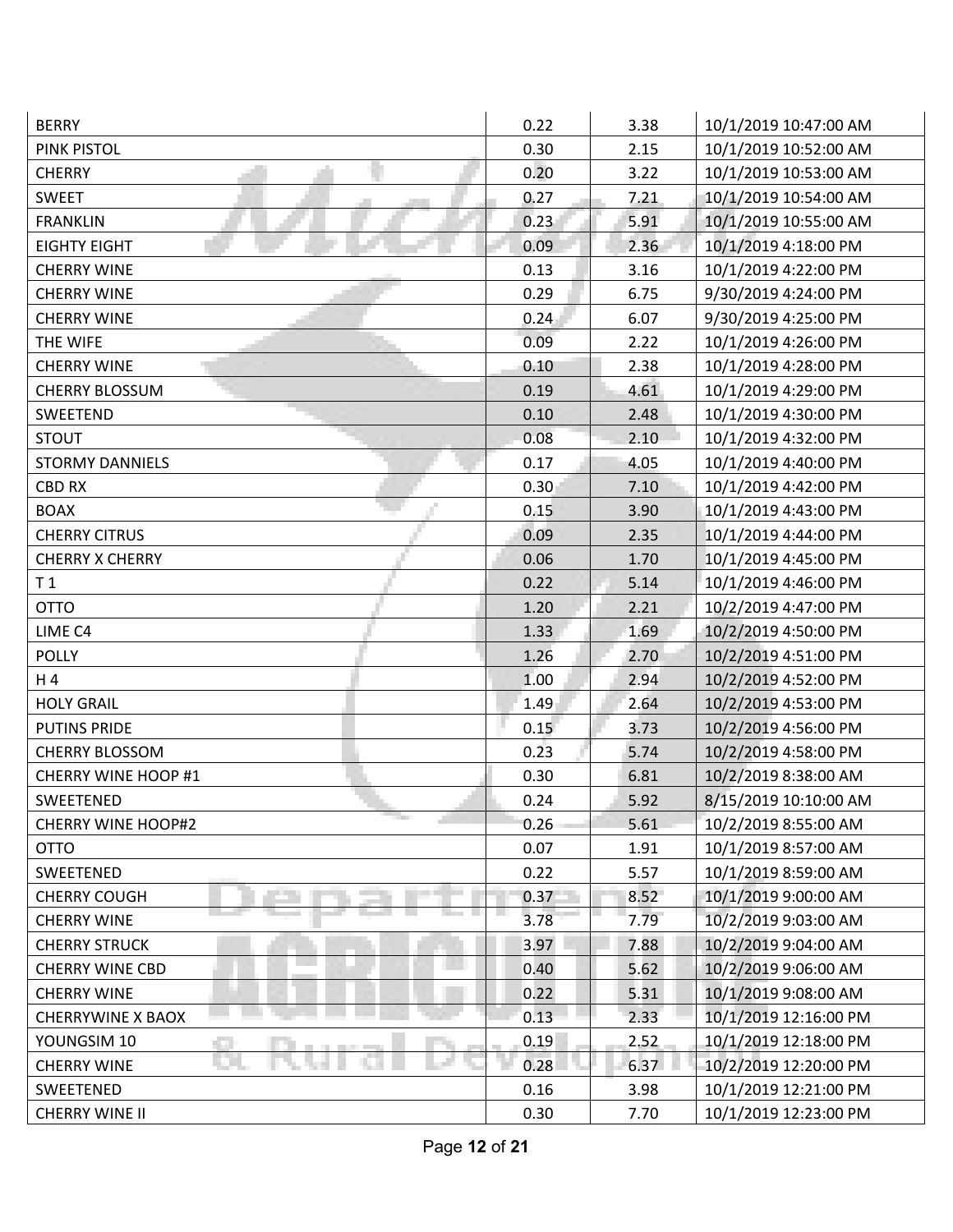| <b>STORMY DANIELS</b>             | 0.29 | 7.00  | 10/1/2019 12:24:00 PM |
|-----------------------------------|------|-------|-----------------------|
| <b>CHERRY WINE</b>                | 0.24 | 3.08  | 10/3/2019 12:25:00 PM |
| <b>HEMP CHERRYWINE</b>            | 0.20 | 2.87  | 10/2/2019 12:28:00 PM |
| <b>CHERRY WINE</b>                | 0.56 | 4.48  | 10/3/2019 2:49:00 PM  |
| <b>CHERRY WINE S1</b>             | 0.12 | 3.03  | 10/1/2019 2:51:00 PM  |
| <b>CHERRY WINE</b>                | 1.49 | 3.98  | 9/30/2019 3:03:00 PM  |
| <b>CHERRY WINE</b>                | 0.10 | 2.47  | 10/2/2019 4:04:00 PM  |
| <b>CANNATONIC 4</b>               | 0.32 | 7.50  | 10/2/2019 4:06:00 PM  |
| <b>AUTO TSUNAMI</b>               | 0.17 | 3.83  | 10/1/2019 4:12:00 PM  |
| <b>HEMP CHERRY WINE</b>           | 0.18 | 4.61  | 10/3/2019 4:15:00 PM  |
| YOUNGSIM                          | 0.64 | 4.14  | 10/3/2019 4:17:00 PM  |
| CHERRY WINE YOUNG SIM 10          | 0.16 | 4.06  | 10/2/2019 4:19:00 PM  |
| <b>MOUNTAIN MANGO CHERRY WINE</b> | 0.12 | 2.92  | 10/2/2019 4:23:00 PM  |
| CHERRY WINE AND MOUNTAIN MANGO    | 0.16 | 4.06  | 10/2/2019 4:24:00 PM  |
| SWEETENED                         | 0.16 | 4.00  | 10/1/2019 4:27:00 PM  |
| SWEETENED                         | 0.18 | 4.51  | 10/2/2019 4:28:00 PM  |
| <b>CHERRY BLOSSOM</b>             | 0.36 | 8.32  | 10/3/2019 4:29:00 PM  |
| <b>CHERRY CHERRY</b>              | 0.37 | 8.82  | 10/3/2019 4:31:00 PM  |
| SWEET GRASS X CHERRY WINE         | 0.28 | 7.31  | 10/3/2019 4:32:00 PM  |
| <b>CHERRY WINE</b>                | 0.40 | 9.07  | 10/3/2019 8:44:00 AM  |
| <b>BERRY BLOSSOM PLOT 1</b>       | 0.36 | 10.20 | 10/4/2019 9:10:00 AM  |
| <b>BERRY BLOSSOM PLOT 2</b>       | 0.35 | 9.79  | 10/4/2019 9:15:00 AM  |
| <b>OREGON CHERRY</b>              | 0.76 | 3.62  | 10/3/2019 4:04:00 PM  |
| <b>CHERRY WINE</b>                | 0.36 | 6.66  | 10/2/2019 4:06:00 PM  |
| <b>WIFE</b>                       | 0.10 | 2.61  | 10/4/2019 4:15:00 PM  |
| <b>OREGON CHERRY</b>              | 0.32 | 7.84  | 10/3/2019 4:16:00 PM  |
| <b>WIFE</b>                       | 0.12 | 3.33  | 10/4/2019 4:30:00 PM  |
| <b>OREGON CHERRY</b>              | 0.39 | 9.62  | 10/3/2019 4:34:00 PM  |
| <b>CHERRY WINE 2.0</b>            | 0.12 | 3.32  | 10/4/2019 4:36:00 PM  |
| <b>The Contract</b><br>SWEETENED  | 0.23 | 5.89  | 10/4/2019 4:37:00 PM  |
| SWEETENED                         | 0.12 | 2.92  | 10/4/2019 4:39:00 PM  |
| THE WIFE                          | 0.24 | 5.94  | 10/4/2019 4:40:00 PM  |
| THE WIFE                          | 0.19 | 4.44  | 10/4/2019 4:42:00 PM  |
| <b>UNSURE</b>                     | 0.20 | 5.33  | 10/4/2019 4:43:00 PM  |
| CBD RX                            | 0.09 | 1.95  | 10/3/2019 4:46:00 PM  |
| <b>CHERRY WINE</b>                | 0.04 | 1.16  | 10/4/2019 4:51:00 PM  |
| <b>UNKNOWN</b>                    | 0.16 | 3.75  | 9/30/2019 12:21:00 PM |
| <b>CHERRY WINE</b>                | 0.40 | 2.85  | 10/4/2019 9:30:00 AM  |
| <b>CHERRY WINE</b>                | 0.18 | 2.79  | 10/4/2019 9:41:00 AM  |
| <b>CHERRY WINE HEMP</b>           | 0.12 | 2.11  | 10/3/2019 9:44:00 AM  |
| <b>MOUNTAIN MANGO</b>             | 0.14 | 3.86  | 10/4/2019 9:50:00 AM  |
| <b>CHERRY WINE</b>                | 0.30 | 2.99  | 10/4/2019 9:52:00 AM  |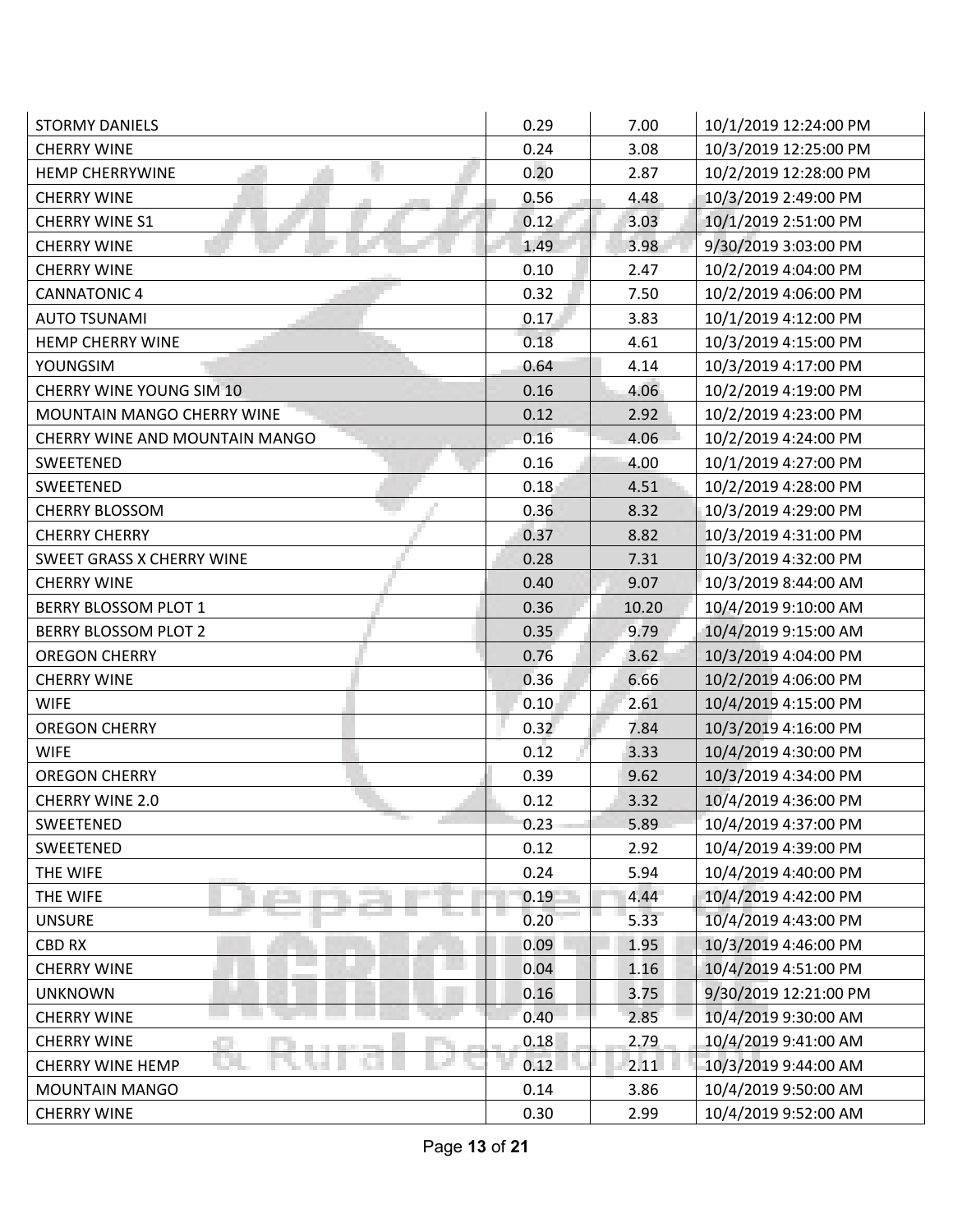| <b>CHERRY WINE</b>                          | 0.15 | 3.91  | 10/4/2019 9:56:00 AM  |
|---------------------------------------------|------|-------|-----------------------|
| <b>ABACUS</b>                               | 0.22 | 5.66  | 10/4/2019 9:58:00 AM  |
| <b>CHERRY WINE</b>                          | 0.09 | 2.53  | 10/7/2019 4:15:00 PM  |
| OO CHERRY WINE CHOICE CBD                   | 0.26 | 7.39  | 10/7/2019 4:17:00 PM  |
| <b>CHERRY WINE</b>                          | 0.10 | 1.63  | 10/7/2019 4:19:00 PM  |
| <b>CHERRY BLOOSOM</b>                       | 0.03 | 0.64  | 10/7/2019 4:20:00 PM  |
| <b>CHERRY WINE</b>                          | 0.39 | 8.80  | 10/7/2019 4:22:00 PM  |
| YOUNGSIM 10 INDUSTRIAL HEMP SATIVA          | 1.00 | 5.50  | 10/7/2019 4:23:00 PM  |
| <b>CHERRY</b>                               | 0.33 | 4.04  | 10/4/2019 4:27:00 PM  |
| <b>VIRGINIA</b>                             | 0.09 | 2.39  | 10/5/2019 4:29:00 PM  |
| TEST H 1                                    | 0.43 | 11.26 | 10/7/2019 4:41:00 PM  |
| <b>CHERRY WINE</b>                          | 0.29 | 7.49  | 10/6/2019 4:41:00 PM  |
| ROCKY MOUNTAIN PATENT CHERRY WINE 17.9% CBD | 0.17 | 5.00  | 10/7/2019 4:43:00 PM  |
| <b>CHERRY WINE</b>                          | 0.68 | 8.48  | 10/7/2019 4:45:00 PM  |
| <b>CHERRY WINE</b>                          | 0.35 | 9.29  | 10/7/2019 10:12:00 AM |
| <b>OREGON CHERRY</b>                        | 1.07 | 6.00  | 10/8/2019 10:14:00 AM |
| <b>CHERRY WINE</b>                          | 0.26 | 6.90  | 10/8/2019 10:17:00 AM |
| <b>OREGON CHERRY</b>                        | 0.11 | 2.91  | 10/7/2019 10:20:00 AM |
| <b>OREGON CHERRY</b>                        | 0.17 | 4.52  | 10/7/2019 10:24:00 AM |
| <b>OREGON CHERRY</b>                        | 0.14 | 3.93  | 10/7/2019 10:26:00 AM |
| <b>OREGON CHERRY</b>                        | 0.69 | 2.11  | 10/7/2019 10:34:00 AM |
| YOUNGSIM 10                                 | 0.15 | 1.67  | 10/6/2019 10:37:00 AM |
| BA OX                                       | 0.23 | 5.97  | 10/7/2019 10:39:00 AM |
| <b>ABACUS</b>                               | 0.18 | 4.97  | 10/8/2019 8:14:00 AM  |
| CANNA TSU X HARLEY TSU                      | 0.31 | 8.15  | 10/8/2019 8:16:00 AM  |
| <b>OREGON CHERRY</b>                        | 0.23 | 5.95  | 10/8/2019 8:18:00 AM  |
| <b>CHERRY BLOSSOM</b>                       | 0.27 | 7.47  | 10/8/2019 10:41:00 AM |
| CHERRY WINE VARIETY 3 W 1                   | 0.25 | 7.40  | 10/8/2019 10:45:00 AM |
| <b>CHERRY WINE</b>                          | 1.40 | 10.24 | 10/7/2019 10:48:00 AM |
| <b>CHERRY WINE</b>                          | 0.23 | 3.69  | 10/7/2019 10:51:00 AM |
| <b>CHERRY BLOSSOM</b>                       | 0.30 | 7.88  | 10/7/2019 10:54:00 AM |
| <b>QUEEN DREAM</b>                          | 0.33 | 8.91  | 10/7/2019 10:55:00 AM |
| <b>CHERRY WINE</b>                          | 0.33 | 10.37 | 10/7/2019 10:57:00 AM |
| <b>CHERRY WINE</b>                          | 0.19 | 5.41  | 10/8/2019 11:09:00 AM |
| YOUNGSIM 10                                 | 0.22 | 6.11  | 10/8/2019 11:13:00 AM |
| <b>CHERRY WINE</b>                          | 0.23 | 6.42  | 10/8/2019 11:14:00 AM |
| YOUNGSIM 10                                 | 0.20 | 5.68  | 10/8/2019 11:18:00 AM |
| OTTO II X BOAX                              | 0.32 | 4.19  | 8/15/2019 10:10:00 AM |
| <b>CHERRY WINE</b>                          | 1.29 | 9.09  | 10/7/2019 11:31:00 AM |
| <b>ABACUS</b>                               | 0.58 | 12.85 | 10/7/2019 11:33:00 AM |
| <b>CHERRY</b>                               | 0.21 | 5.49  | 10/8/2019 11:35:00 AM |
| YUNGSIM                                     | 0.39 | 3.82  | 10/8/2019 11:38:00 AM |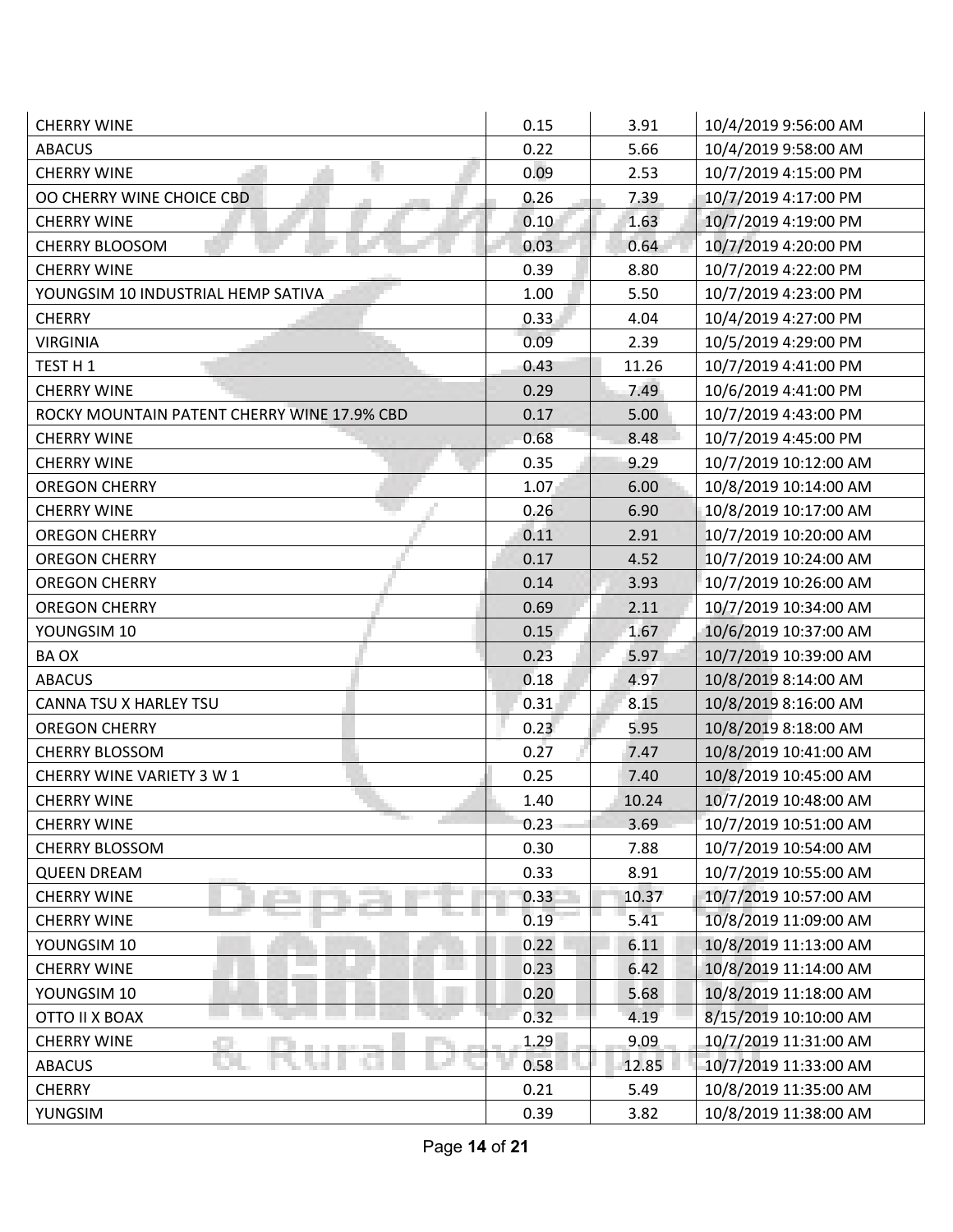| <b>CHERRY WINE</b>                | 0.38 | 10.37 | 10/7/2019 11:44:00 AM |
|-----------------------------------|------|-------|-----------------------|
| <b>CHERRY WINE</b>                | 0.17 | 4.70  | 10/8/2019 11:50:00 AM |
| R G                               | 0.22 | 4.82  | 10/7/2019 11:54:00 AM |
| EB                                | 0.08 | 1.40  | 10/7/2019 12:14:00 PM |
| <b>ACDC</b>                       | 0.19 | 4.06  | 10/7/2019 12:17:00 PM |
| YOUNGSIM 10                       | 0.15 | 2.34  | 10/8/2019 2:28:00 PM  |
| <b>CHERRY WINE</b>                | 0.28 | 3.46  | 10/8/2019 2:31:00 PM  |
| <b>CHERRY WINE</b>                | 0.19 | 5.14  | 10/8/2019 2:33:00 PM  |
| <b>PUTINS PROBLEMS</b>            | 0.25 | 6.43  | 10/1/2019 2:37:00 PM  |
| <b>STORMY DANIELS</b>             | 0.22 | 6.35  | 10/1/2019 2:39:00 PM  |
| <b>CHERRY WINE</b>                | 0.19 | 2.05  | 10/8/2019 2:40:00 PM  |
| <b>CHERRY WINE</b>                | 0.24 | 1.91  | 10/8/2019 2:43:00 PM  |
| <b>CHERRY WINE</b>                | 0.21 | 2.12  | 10/8/2019 2:45:00 PM  |
| <b>CHERRY WINE</b>                | 0.12 | 2.50  | 10/4/2019 2:46:00 PM  |
| <b>DC CHERRY</b>                  | 0.31 | 5.81  | 10/9/2019 8:20:00 AM  |
| <b>DC CHERRY</b>                  | 0.94 | 4.96  | 10/9/2019 8:49:00 AM  |
| <b>CHERRY WINE</b>                | 0.23 | 6.15  | 10/7/2019 8:51:00 AM  |
| <b>VARIETY= PICOLC</b>            | 0.07 | 0.34  | 10/8/2019 9:06:00 AM  |
| VARIETY=CFX-2                     | 0.14 | 0.42  | 10/8/2019 9:52:00 AM  |
| VARIETY-CFX-1                     | 0.07 | 0.36  | 10/8/2019 9:55:00 AM  |
| VARIETY=GRAND                     | 0.14 | 0.36  | 10/8/2019 9:59:00 AM  |
| VARIETY=KATANI                    | 0.00 | 0.26  | 10/8/2019 10:01:00 AM |
| UPPER FIELD CHERRY BLOSSOM        | 0.04 | 1.11  | 10/9/2019 10:02:00 AM |
| <b>LOWER RANDOM</b>               | 0.10 | 2.07  | 10/9/2019 10:44:00 AM |
| <b>SWEET N</b>                    | 0.24 | 6.47  | 10/9/2019 11:15:00 AM |
| <b>BOAX</b>                       | 0.27 | 7.09  | 10/9/2019 11:16:00 AM |
| <b>AUTO PILOT 1</b>               | 0.13 | 2.74  | 10/9/2019 11:18:00 AM |
| <b>HEMPRESS 2</b>                 | 2.16 | 4.27  | 10/3/2019 11:19:00 AM |
| YOUNG FEMENISE 10 INDUSTRIAL HEMP | 0.48 | 4.21  | 10/8/2019 11:47:00 AM |
| <b>GRANDI</b>                     | 0.04 | 0.45  | 10/8/2019 12:08:00 PM |
| <b>CHERRY BLOSSOM</b>             | 0.20 | 5.06  | 10/10/2019 1:00:00 PM |
| <b>CHERRY WINE</b>                | 0.18 | 4.33  | 10/9/2019 8:24:00 AM  |
| YOUNG SIM 10 CHRIS' HOUSE         | 0.13 | 2.14  | 10/8/2019 8:26:00 AM  |
| <b>CHERRY CHRIS' HOUSE</b>        | 0.12 | 2.73  | 10/8/2019 8:27:00 AM  |
| <b>BUBBLE GUM CHRIS' HOUSE</b>    | 0.09 | 2.06  | 10/8/2019 8:29:00 AM  |
| YOUNG SIM 10 KENNY'S HOUSE        | 0.09 | 1.04  | 10/8/2019 8:35:00 AM  |
| YOUNG SIM 10 TOM & ANDY'S         | 0.08 | 1.83  | 10/8/2019 8:47:00 AM  |
| <b>CHERRY WINE</b>                | 0.14 | 3.46  | 10/7/2019 8:49:00 AM  |
| <b>CHERRY 5</b>                   | 0.14 | 3.28  | 10/7/2019 9:07:00 AM  |
| EC 11                             | 0.32 | 3.67  | 10/7/2019 9:08:00 AM  |
| FIRE CHERRY 308                   | 0.14 | 3.26  | 10/7/2019 9:10:00 AM  |
| <b>CHERRY WINE STRAIN</b>         | 0.29 | 8.04  | 10/9/2019 9:16:00 AM  |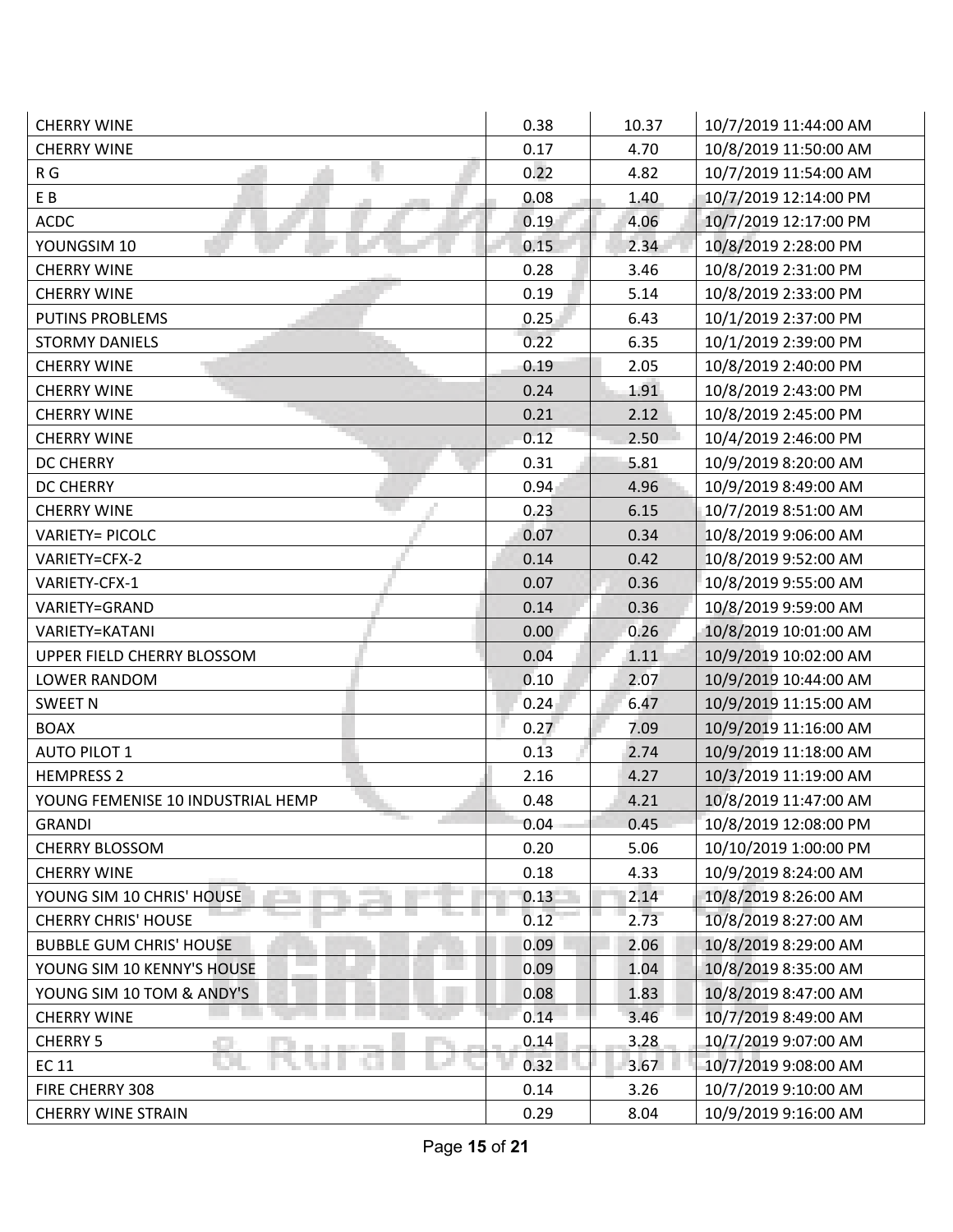| CHERRY WINE NON FEM STOLZ             | 0.36 | 8.99  | 10/9/2019 9:18:00 AM  |
|---------------------------------------|------|-------|-----------------------|
| <b>CHERRY WINE NON FEM DUSEK</b>      | 0.60 | 9.01  | 10/9/2019 9:24:00 AM  |
| CHERRY WINE NON FEM RICHLOFF          | 0.35 | 8.47  | 10/9/2019 9:25:00 AM  |
| <b>CHERRY WINE NON FEM GREENHOUSE</b> | 0.44 | 8.44  | 10/9/2019 9:28:00 AM  |
| CHERRY WINE NON FEM PIKE              | 0.49 | 12.26 | 10/9/2019 9:29:00 AM  |
| CHERRY BLOSSOM FEM GREENHOUSE         | 0.53 | 7.50  | 10/9/2019 9:31:00 AM  |
| <b>CHERRY BLOSSUM</b>                 | 0.42 | 11.02 | 10/9/2019 9:32:00 AM  |
| CHERRY WINE HALL FARM #2              | 0.16 | 3.03  | 10/9/2019 9:34:00 AM  |
| YOUNG SIM 10                          | 0.79 | 4.62  | 10/9/2019 9:42:00 AM  |
| <b>GROWERS CHOICE</b>                 | 0.20 | 5.52  | 10/8/2019 9:44:00 AM  |
| <b>CHERRY BUBBLE GUM</b>              | 0.33 | 9.00  | 10/8/2019 9:45:00 AM  |
| <b>CHERRY BLOSSOM</b>                 | 0.18 | 4.52  | 10/9/2019 9:47:00 AM  |
| <b>NO STRAIN NAME</b>                 | 7.89 |       | 10/9/2019 9:49:00 AM  |
| <b>OREGON CHERRY</b>                  | 0.25 | 6.50  | 10/9/2019 1:31:00 PM  |
| <b>CHERRY WINE</b>                    | 0.30 | 8.21  | 10/9/2019 1:34:00 PM  |
| $C-4$                                 | 0.47 | 3.72  | 10/8/2019 1:37:00 PM  |
| <b>BERRY BLOSSOM 5</b>                | 0.37 | 10.64 | 10/9/2019 1:38:00 PM  |
| <b>BERRY BLOSSOM 6 AC</b>             | 0.28 | 7.42  | 10/9/2019 1:41:00 PM  |
| YOUNG SON                             | 0.15 | 2.94  | 10/10/2019 1:43:00 PM |
| <b>CHERRY BLOSSOM</b>                 | 0.31 | 8.47  | 10/9/2019 1:55:00 PM  |
| S4 54 CHERRY BLOSSOM (CB)             | 0.09 | 2.05  | 10/9/2019 1:57:00 PM  |
| YOUNGSIM 10                           | 0.09 | 1.76  | 10/9/2019 2:06:00 PM  |
| <b>CHERRY BLOSSOM</b>                 | 0.13 | 2.96  | 10/10/2019 2:08:00 PM |
| <b>CHERRY WINE</b>                    | 0.13 | 2.92  | 10/10/2019 2:10:00 PM |
| <b>CHERRY WINE</b>                    | 0.15 | 3.64  | 10/10/2019 2:12:00 PM |
| <b>CHERRY BLOSSOM</b>                 | 0.17 | 4.12  | 10/10/2019 2:13:00 PM |
| <b>CHERRY WINE</b>                    | 0.18 | 4.24  | 10/10/2019 2:15:00 PM |
| <b>CHERRY WINE</b>                    | 0.08 | 1.55  | 10/10/2019 2:16:00 PM |
| NEWAYGO C3-5 YOUNGISM F-9             | 2.34 | 2.57  | 10/10/2019 2:19:00 PM |
| The Co<br>NEWAYGO C3-2 YOUNGISM F-9   | 1.88 | 2.34  | 10/10/2019 2:21:00 PM |
| NEWAYGO C3-6 YOUNGISM F-9             | 1.99 | 2.81  | 10/10/2019 2:23:00 PM |
| NEWAYGO C3-1 YOUNGISM F9              | 0.09 | 1.76  | 10/10/2019 2:25:00 PM |
| NEWAYGO C3-3 YOUNGISM F9              | 0.09 | 1.77  | 10/10/2019 2:26:00 PM |
| NEWAYGO C3-4 YOUNGISM F9              | 0.15 | 3.36  | 10/10/2019 2:28:00 PM |
| NEWAYGO C3-7 YOUNGISM F9              | 0.28 | 3.83  | 10/10/2019 2:29:00 PM |
| H4                                    | 0.15 | 3.67  | 10/10/2019 2:31:00 PM |
| <b>POLLY</b>                          | 0.12 | 2.65  | 10/10/2019 2:35:00 PM |
| OO CHERRY (CHERRY WINE)               | 0.16 | 4.24  | 10/10/2019 2:38:00 PM |
| <b>KLR #1</b>                         | 0.18 | 4.12  | 10/10/2019 2:40:00 PM |
| <b>FLORENCE</b>                       | 0.15 | 3.65  | 10/10/2019 2:41:00 PM |
| <b>KLR #2</b>                         | 0.20 | 4.88  | 10/10/2019 2:43:00 PM |
| FLORENCE 4,000 SQ FT                  | 0.18 | 4.34  | 10/10/2019 2:45:00 PM |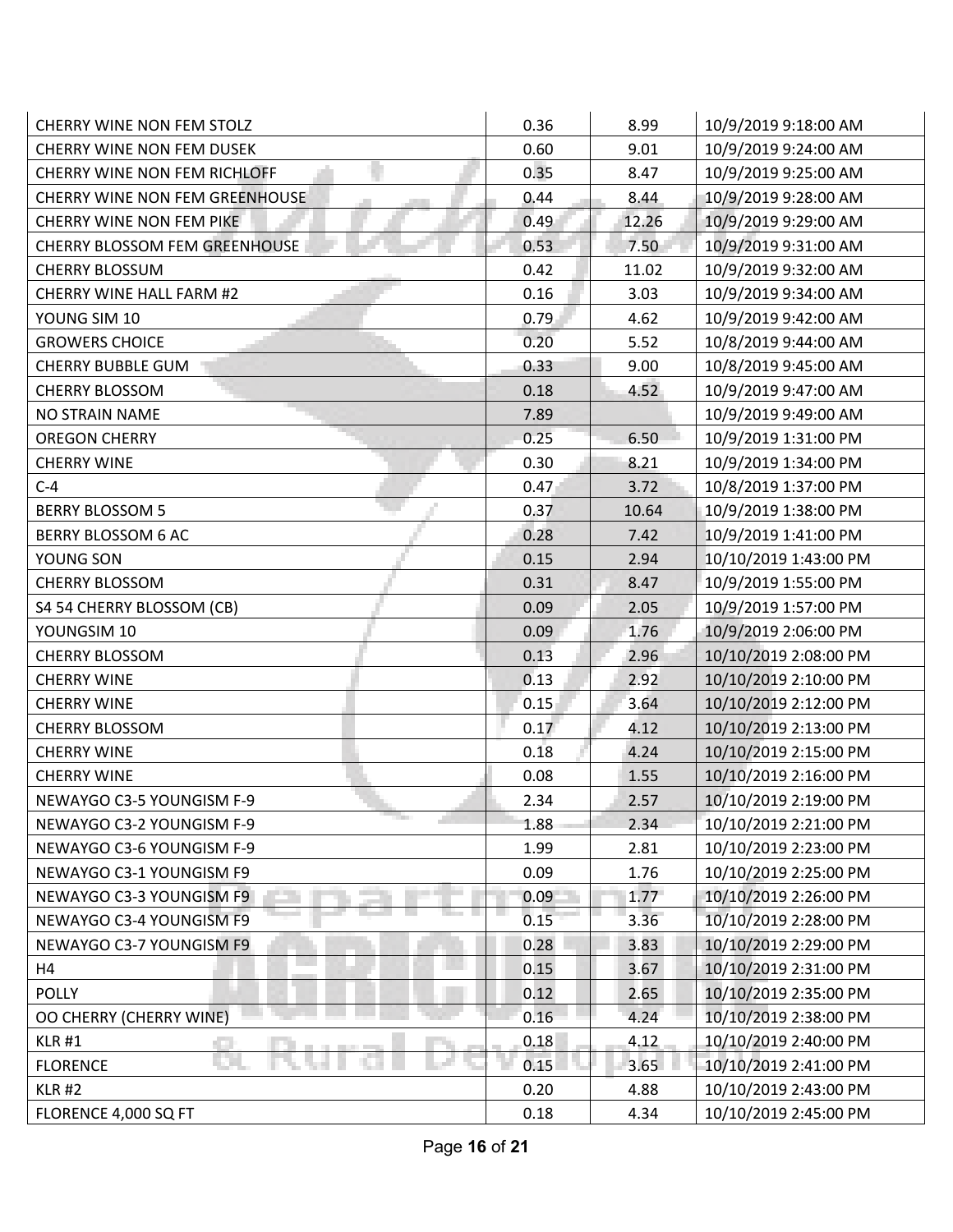| <b>CHERRY STRUCK</b>                        | 0.23       | 4.54 | 10/10/2019 2:46:00 PM |
|---------------------------------------------|------------|------|-----------------------|
| KLR #2 2,000 SQ FT                          | 0.17       | 4.16 | 10/10/2019 2:47:00 PM |
| <b>CHERRY WINE</b>                          | 0.24       | 2.63 | 10/10/2019 2:48:00 PM |
| <b>CHERRY BLOSSOM</b>                       | 0.14       | 3.21 | 10/10/2019 2:52:00 PM |
| MOUNTAIN MANGO                              | 0.09       | 1.88 | 10/10/2019 3:03:00 PM |
| <b>STORMY DANIELS</b>                       | 0.08       | 1.63 | 10/10/2019 3:07:00 PM |
| CHERRYWINE                                  | 0.74       | 3.23 | 10/10/2019 3:15:00 PM |
| <b>OREGON CHERRY</b>                        | 0.11       | 2.69 | 10/10/2019 3:21:00 PM |
| <b>OREGON CHERRY</b>                        | 0.11       | 2.75 | 10/11/2019 3:23:00 PM |
| <b>OREGON CHERRY</b>                        | 0.13       | 3.31 | 10/11/2019 3:25:00 PM |
| <b>UNKNOWN</b>                              | 0.26       | 7.34 | 10/11/2019 3:27:00 PM |
| SATIVA HYBRID YOUNGSIM 10 LOT# 2018 WFS 30B | 0.15       | 2.71 | 10/10/2019 3:30:00 PM |
| <b>AUTO TSUNAMI</b>                         | 0.14       | 3.20 | 10/10/2019 3:32:00 PM |
| <b>CHERRY WINE</b>                          | 0.17       | 4.31 | 10/10/2019 3:34:00 PM |
| <b>CHERRY WINE</b>                          | 0.25       | 6.05 | 10/10/2019 3:37:00 PM |
| <b>CHERRY WINE</b>                          | 0.24       | 6.50 | 10/11/2019 3:38:00 PM |
| <b>CHERRY WINE</b>                          | 0.28       | 7.08 | 10/11/2019 4:27:00 PM |
| <b>CHERRY WINE</b>                          | 0.37       | 5.52 | 10/10/2019 4:29:00 PM |
| <b>CHERRY BLOSSOM</b>                       | 0.17       | 4.51 | 10/11/2019 4:32:00 PM |
| <b>CHERRY WINE</b>                          | 1.29       | 3.65 | 10/9/2019 4:39:00 PM  |
| <b>CHERRY</b>                               | 0.31       | 7.52 | 10/11/2019 4:41:00 PM |
| FIELD HEMP                                  | 0.90       | 0.16 | 10/11/2019 4:43:00 PM |
| <b>WIFE</b>                                 | 0.35       | 8.19 | 10/11/2019 4:45:00 PM |
| <b>WIFE</b>                                 | 0.17       | 4.55 | 10/11/2019 4:53:00 PM |
| YOUNG SIM                                   | 0.24       | 6.53 | 10/11/2019 4:59:00 PM |
| <b>CHERRY WINE</b>                          | $0.12^{-}$ | 3.19 | 10/11/2019 5:01:00 PM |
| <b>BERRY BLOSSOM</b>                        | 0.11       | 1.45 | 10/11/2019 1:33:00 PM |
| <b>BERRY BLOSSOM .4 ACRES</b>               | 0.09       | 1.69 | 10/11/2019 1:35:00 PM |
| <b>BBF 10 ACRES</b>                         | 1.98       | 7.16 | 10/14/2019 1:37:00 PM |
| <b>The Contract</b><br><b>BBF 20 ACRES</b>  | 0.22       | 6.51 | 10/14/2019 1:39:00 PM |
| <b>OTTO</b>                                 | 1.06       | 5.42 | 10/14/2019 1:41:00 PM |
| <b>COF</b>                                  | 0.49       | 6.63 | 10/14/2019 1:42:00 PM |
| <b>TSIF</b>                                 | 0.11       | 2.85 | 10/14/2019 1:43:00 PM |
| SWEETENED                                   | 0.19       | 4.98 | 10/14/2019 2:33:00 PM |
| <b>CHERRY WINE</b>                          | 0.12       | 2.77 | 10/14/2019 2:35:00 PM |
| <b>CHERRY WINE</b>                          | 0.82       | 6.41 | 10/14/2019 2:37:00 PM |
| <b>HARLEY TSU</b>                           | 0.09       | 1.81 | 10/14/2019 2:38:00 PM |
| <b>CHERRY WINE</b>                          | 0.10       | 2.65 | 10/14/2019 2:40:00 PM |
| <b>CHERRY STRUCK</b>                        | 0.12       | 3.02 | 10/14/2019 2:41:00 PM |
| <b>CHERRY STRUCK</b>                        | 0.32       | 3.98 | 10/14/2019 4:13:00 PM |
| <b>CHERRY WINE</b>                          | 0.32       | 9.01 | 10/14/2019 4:14:00 PM |
| YOUNG SIM 10                                | 0.37       | 7.98 | 10/15/2019 2:18:00 PM |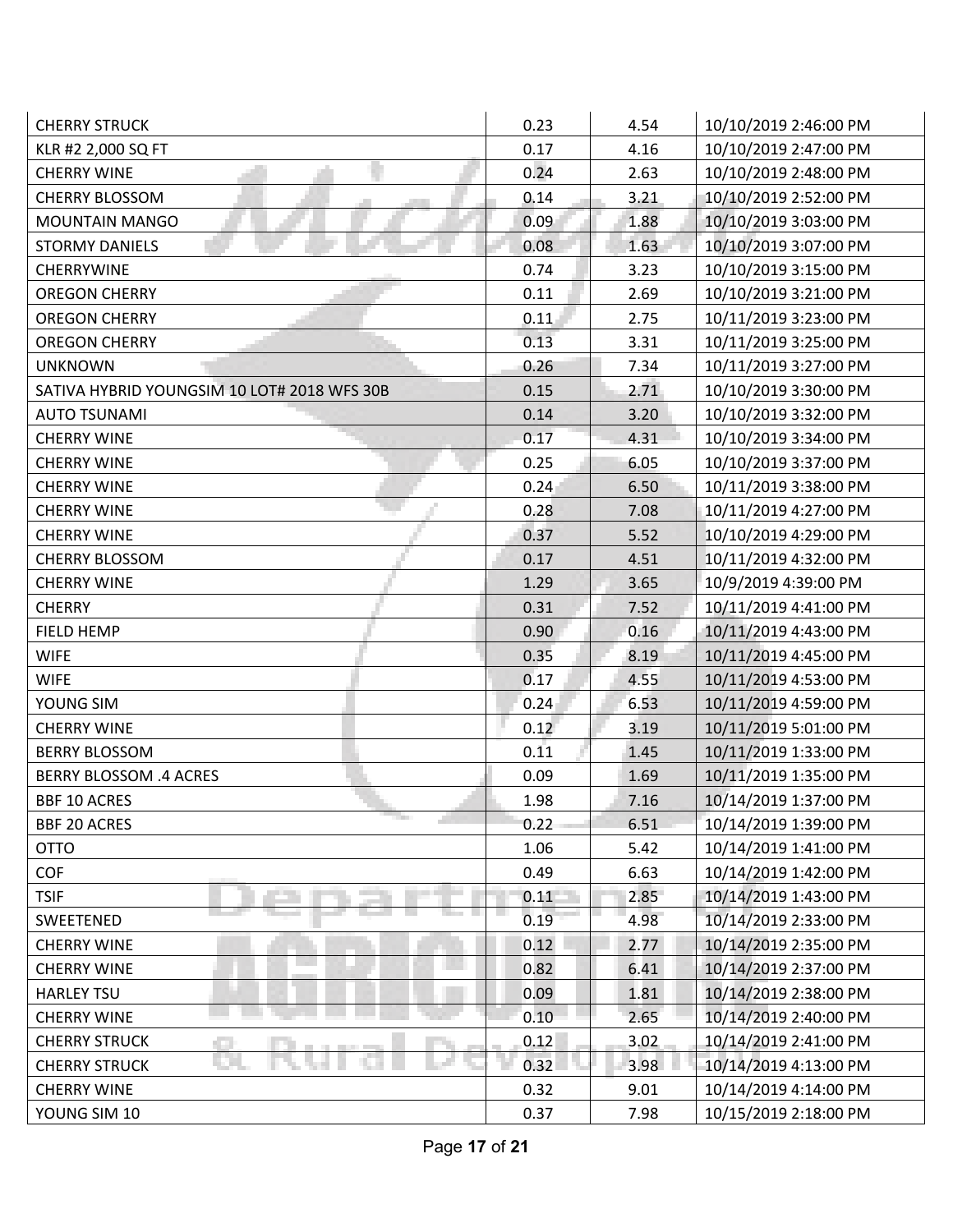| HINDU X OTTO                           | 0.19 | 2.22  | 10/14/2019 2:20:00 PM  |
|----------------------------------------|------|-------|------------------------|
| <b>HEMP MICHIGAN</b>                   | 0.44 | 7.65  | 10/12/2019 2:22:00 PM  |
| YOUNG SIMS 10                          | 0.89 | 4.98  | 10/15/2019 2:07:00 PM  |
| CHERRY WINE 26.02 ACRES                | 0.12 | 1.91  | 10/15/2019 2:09:00 PM  |
| CHERRY WINE 19.13 ACRES                | 0.23 | 2.31  | 10/15/2019 2:11:00 PM  |
| CHERRY WINE 45.69 ACRES                | 0.12 | 2.32  | 10/15/2019 2:12:00 PM  |
| <b>CHERRY WINE 50 ACRES</b>            | 0.21 | 2.19  | 10/15/2019 2:13:00 PM  |
| <b>CHERRY WINE 22.97 ACRES</b>         | 0.21 | 2.05  | 10/15/2019 2:17:00 PM  |
| <b>DREAMY CLOUDS</b>                   | 0.28 | 8.50  | 10/15/2019 2:24:00 PM  |
| <b>MOUNTAIN MANGO</b>                  | 0.21 | 5.22  | 10/15/2019 2:27:00 PM  |
| <b>RHUBARB PIE</b>                     | 0.42 | 11.47 | 10/15/2019 2:29:00 PM  |
| CHERRY WINE 02                         | 0.16 | 3.94  | 10/10/2019 2:30:00 PM  |
| CHERRY WINE 03                         | 0.16 | 3.78  | 10/10/2019 2:31:00 PM  |
| <b>CATS MEOW</b>                       | 0.28 | 7.15  | 10/11/2019 2:33:00 PM  |
| YOUNGSIM 10                            | 0.58 | 3.66  | 10/11/2019 2:39:00 PM  |
| <b>CHERRY WINE</b>                     | 0.08 | 1.61  | 10/11/2019 2:41:00 PM  |
| <b>RED RUFUS</b>                       | 0.16 | 4.37  | 10/10/2019 2:45:00 PM  |
| <b>BOAX</b>                            | 0.12 | 3.01  | 10/10/2019 2:47:00 PM  |
| <b>CHERRY WINE</b>                     | 0.16 | 4.23  | 10/10/2019 2:48:00 PM  |
| <b>CAT LADY</b>                        | 0.30 | 8.25  | 10/15/2019 2:49:00 PM  |
| <b>BOAX</b>                            | 0.29 | 9.09  | 10/15/2019 2:51:00 PM  |
| <b>CHERRY BLOSSOM</b>                  | 0.08 | 2.05  | 10/14/2019 2:52:00 PM  |
| <b>CHERRY WINE</b>                     | 0.35 | 9.33  | 10/15/2019 3:29:00 PM  |
| T <sub>1</sub>                         | 0.17 | 4.29  | 10/15/2019 3:31:00 PM  |
| <b>CHERRY WINE</b>                     | 0.17 | 4.45  | 10/15/2019 4:15:00 PM  |
| <b>CHERRY HYBRID</b>                   | 0.12 | 2.73  | 10/15/2019 4:17:00 PM  |
| SPECIAL SAUCE CHERRY 51                | 0.14 | 3.92  | 10/15/2019 8:16:00 AM  |
| <b>CHERRY BLOSSOM</b>                  | 0.23 | 6.63  | 10/15/2019 8:18:00 AM  |
| JUPITER 190                            | 0.19 | 4.96  | 10/15/2019 8:20:00 AM  |
| <b>The Course</b><br><b>JUPITER 30</b> | 0.25 | 6.42  | 10/15/2019 8:21:00 AM  |
| THE WIFE                               | 0.12 | 2.92  | 10/15/2019 10:57:00 AM |
| <b>OTTO II STOUT</b>                   | 0.11 | 2.39  | 10/15/2019 10:59:00 AM |
| <b>RELIEF NOW RN13</b>                 | 0.08 | 2.01  | 10/14/2019 11:01:00 AM |
| NEWAYGO C3 YOUNGISM F9 F               | 1.09 | 1.81  | 9/30/2019 11:08:00 AM  |
| NEWAYGO C3 YOUNGISM F9 D               | 0.26 | 7.40  | 9/30/2019 11:10:00 AM  |
| NEWAYGO C3 YOUNGISM F9 B               | 0.36 | 9.31  | 9/30/2019 11:11:00 AM  |
| NEWAYGO C3 YOUNGISM F9 E               | 0.09 | 1.99  | 9/30/2019 11:13:00 AM  |
| NEWAYGO C3 YOUNGISM F9 C               | 0.24 | 6.80  | 9/30/2019 11:15:00 AM  |
| NEWAYGO C3 YOUNGISM F9 A               | 0.25 | 6.50  | 9/30/2019 11:17:00 AM  |
| NEWAYGO C3 YOUNGISM F9 G               | 0.26 | 6.42  | 9/30/2019 11:19:00 AM  |
| <b>CHERRY WINE</b>                     | 0.29 | 8.47  | 10/16/2019 1:08:00 PM  |
| <b>CHERRY WINE NON FEM</b>             | 0.24 | 6.46  | 10/16/2019 8:29:00 AM  |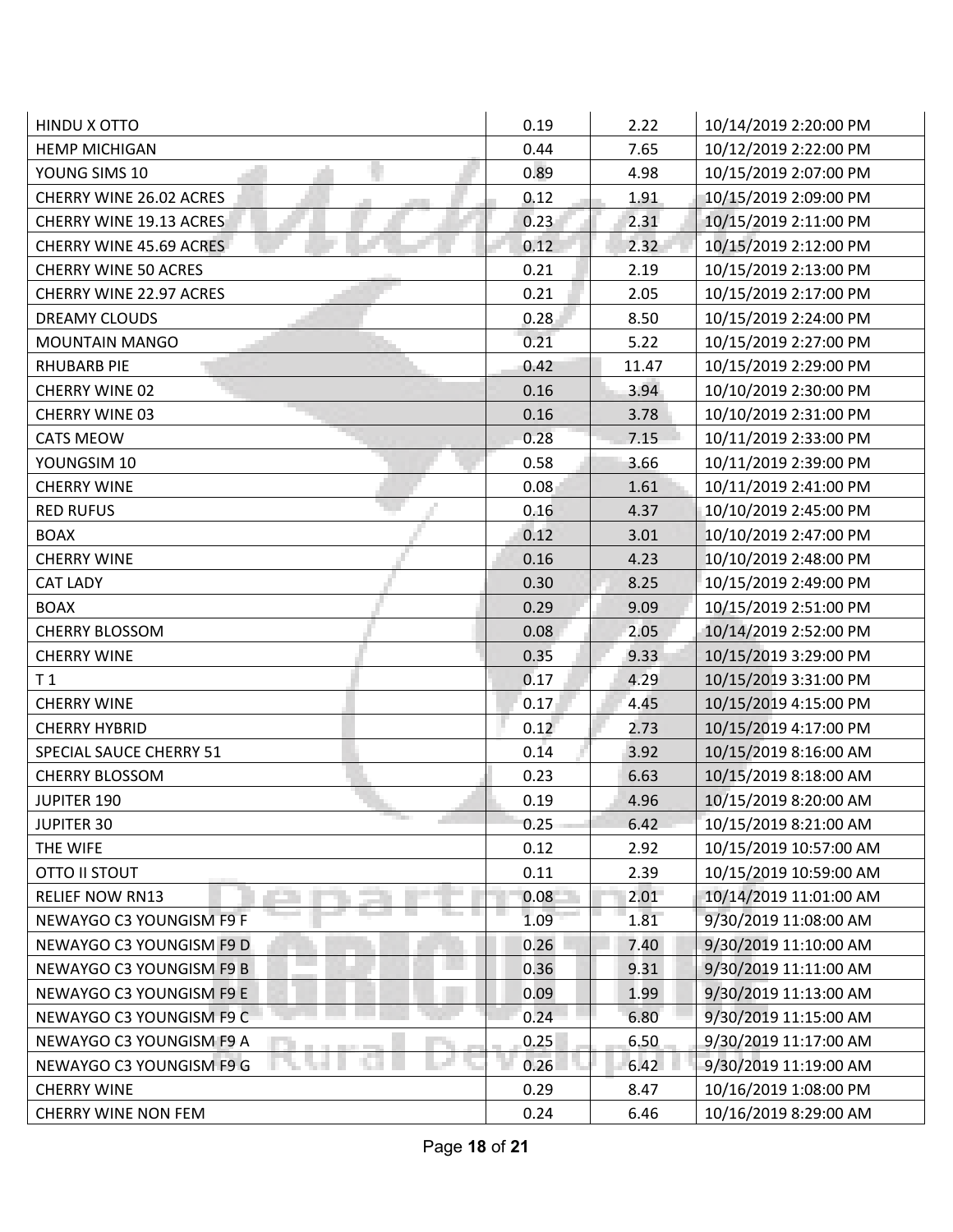| <b>CHERRY BLOSSOM FEM</b>                         | 0.20 | 5.57  | 10/16/2019 8:32:00 AM  |
|---------------------------------------------------|------|-------|------------------------|
| <b>CHERRY WINE NON FEM</b>                        | 0.24 | 6.47  | 10/16/2019 8:33:00 AM  |
| <b>CHERRY WINE NON FEM</b>                        | 0.23 | 6.44  | 10/16/2019 8:36:00 AM  |
| <b>CHERRY X5</b>                                  | 0.15 | 3.69  | 10/16/2019 8:38:00 AM  |
| <b>CHERRY WINE</b>                                | 0.58 | 3.81  | 10/16/2019 8:39:00 AM  |
| <b>CHERRY WINE</b>                                | 0.12 | 3.38  | 10/16/2019 8:41:00 AM  |
| <b>CHERRY BLOSSUM</b>                             | 0.19 | 4.96  | 10/16/2019 8:43:00 AM  |
| CHERRY WINE .1                                    | 0.14 | 3.78  | 10/16/2019 8:45:00 AM  |
| CHERRY WINE .3                                    | 0.15 | 4.12  | 10/16/2019 8:47:00 AM  |
| C <sub>4</sub>                                    | 0.35 | 9.94  | 10/16/2019 11:47:00 AM |
| CHERRY WINE (CW)                                  | 0.37 | 11.09 | 10/16/2019 11:49:00 AM |
| SPECTRUM                                          | 0.42 | 11.89 | 10/14/2019 12:10:00 PM |
| <b>CHERRY WHITE</b>                               | 0.24 | 6.99  | 10/14/2019 12:15:00 PM |
| OTTO <sub>2</sub>                                 | 0.19 | 5.54  | 10/14/2019 12:13:00 PM |
| BSPEC 02                                          | 0.37 | 9.87  | 10/16/2019 12:15:00 PM |
| <b>BB01</b>                                       | 0.27 | 7.50  | 10/16/2019 12:28:00 PM |
| <b>CB01</b>                                       | 0.31 | 8.10  | 10/16/2019 12:29:00 PM |
| <b>STORMY DANIELS</b>                             | 0.17 | 5.36  | 10/15/2019 12:30:00 PM |
| <b>CHERRY WINE</b>                                | 0.37 | 9.32  | 10/16/2019 12:34:00 PM |
| <b>MOUNTAIN MANGO</b>                             | 0.21 | 5.85  | 10/17/2019 4:40:00 PM  |
| <b>CHERRYWINE</b>                                 | 0.10 | 2.77  | 10/18/2019 9:11:00 AM  |
| <b>CHERRY WINE</b>                                | 0.15 | 5.02  | 10/17/2019 12:59:00 PM |
| CHERRY 308                                        | 0.22 | 5.68  | 10/18/2019 4:44:00 PM  |
| COF                                               | 0.14 | 3.97  | 10/18/2019 4:46:00 PM  |
| <b>COF</b>                                        | 0.56 | 4.90  | 10/18/2019 4:48:00 PM  |
| <b>BBF</b>                                        | 0.12 | 3.23  | 10/18/2019 4:49:00 PM  |
| <b>WIFE</b>                                       | 0.08 | 1.88  | 10/21/2019 12:12:00 PM |
| <b>BOAX</b>                                       | 0.68 | 1.00  | 10/17/2019 12:14:00 PM |
| THE WIFE                                          | 0.19 | 5.42  | 10/19/2019 12:15:00 PM |
| <b>The State</b><br>a l<br><b>HAAAR SHORE BOX</b> | 0.21 | 6.85  | 10/21/2019 8:22:00 AM  |
| <b>SUVER HAZE</b>                                 | 0.16 | 5.19  | 10/21/2019 8:32:00 AM  |
| <b>BOX</b>                                        | 0.33 | 4.42  | 10/21/2019 8:35:00 AM  |
| <b>RHUBARB PIE</b>                                | 0.42 | 12.32 | 10/21/2019 8:38:00 AM  |
| JCOO1                                             | 3.33 | 5.38  | 10/15/2019 11:21:00 AM |
| JCOO2                                             | 4.30 | 6.64  | 10/21/2019 11:30:00 AM |
| <b>WIFE</b>                                       | 0.29 | 9.04  | 10/21/2019 11:49:00 AM |
| <b>CHERRY WINE</b>                                | 0.41 | 12.05 | 10/21/2019 11:51:00 AM |
| <b>BERRY BLOSSOM</b>                              | 0.34 | 8.89  | 10/22/2019 8:09:00 AM  |
| REG SEED YOUNG SIM TEST 2                         | 0.53 | 3.00  | 10/22/2019 8:11:00 AM  |
| <b>CHERRY WINE 2ND TEST THEFT</b>                 | 0.15 | 3.98  | 10/22/2019 8:14:00 AM  |
| S4 CHERRY BLOSSOM (CB)                            | 0.20 | 7.34  | 10/22/2019 1:43:00 PM  |
| <b>TRUMP 2 (T2)</b>                               | 0.13 | 3.72  | 10/22/2019 1:45:00 PM  |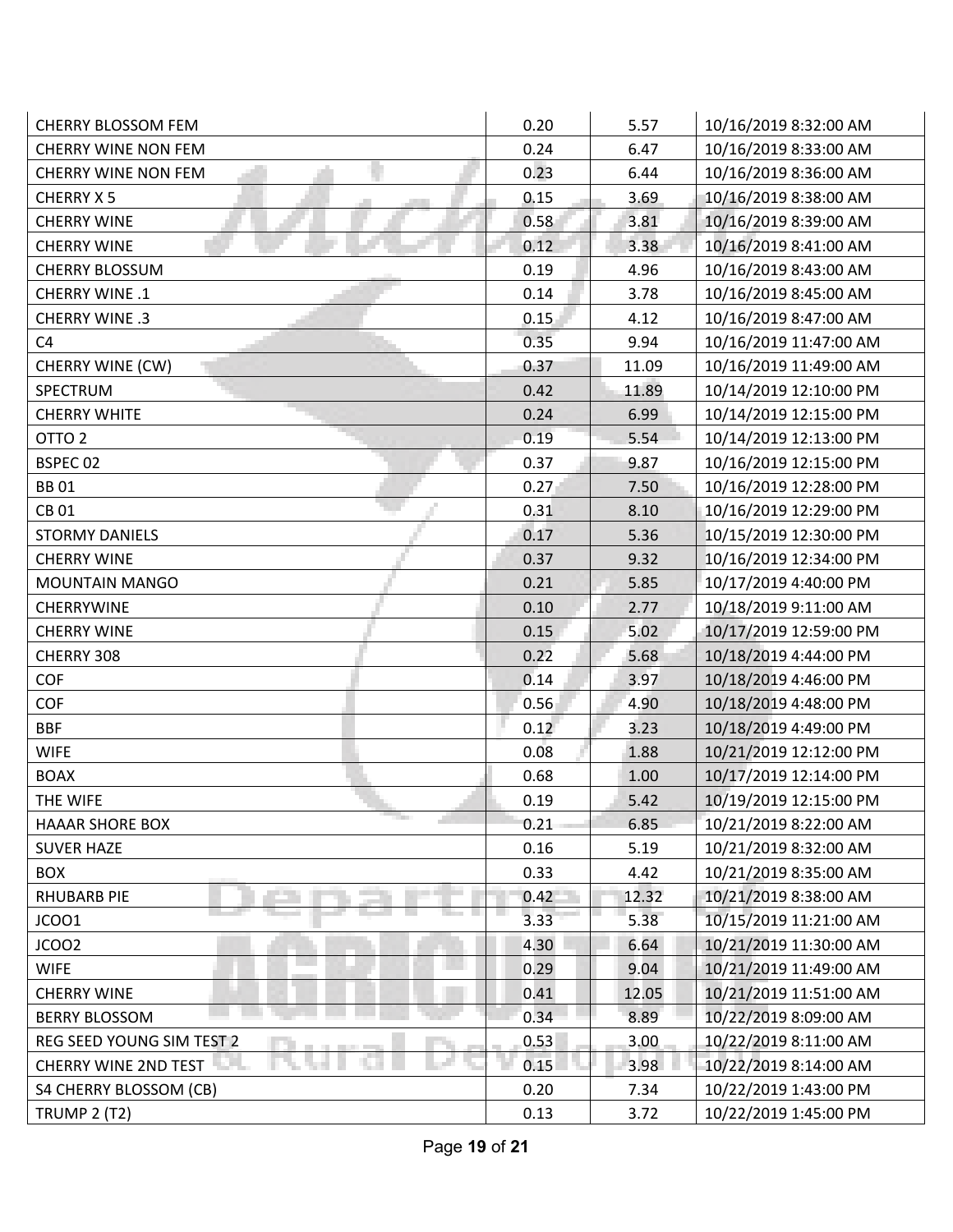| <b>WIFE X TRES</b>                              | 0.57 | 6.76  | 10/23/2019 4:42:00 PM  |
|-------------------------------------------------|------|-------|------------------------|
| <b>HEMPMICHIGAN</b>                             | 0.38 | 9.04  | 10/23/2019 4:44:00 PM  |
| <b>THERAPY</b>                                  | 7.45 |       | 10/22/2019 9:58:00 AM  |
| FEMINIZED CHERRY BLOSSOM                        | 0.26 | 7.98  | 10/24/2019 4:53:00 PM  |
| <b>CHERRY WINE</b>                              | 0.19 | 5.56  | 10/24/2019 4:56:00 PM  |
| <b>CHERRY WINE</b>                              | 0.21 | 6.54  | 10/24/2019 4:57:00 PM  |
| <b>CHERRY BLOSSOM</b>                           | 0.21 | 6.87  | 10/24/2019 10:00:00 AM |
| THE WIFE                                        | 0.14 | 3.96  | 10/24/2019 10:03:00 AM |
| YOUNGSIM 10-TEST #2                             | 0.43 | 3.93  | 10/24/2019 11:26:00 AM |
| <b>CHERRY WINE</b>                              | 0.11 | 3.26  | 10/25/2019 12:01:00 PM |
| <b>CHERRY BLOSSOM</b>                           | 0.61 | 14.56 | 10/25/2019 12:03:00 PM |
| <b>T1 TRUMP</b>                                 | 0.60 | 13.07 | 10/28/2019 12:05:00 PM |
| <b>BOAX 55</b>                                  | 0.10 | 2.25  | 10/28/2019 12:07:00 PM |
| <b>BOAX 7.9</b>                                 | 0.06 | 2.00  | 10/28/2019 12:08:00 PM |
| <b>BOAX 70</b>                                  | 0.10 | 3.26  | 10/28/2019 12:10:00 PM |
| YUM YUM                                         | 0.27 | 3.54  | 10/28/2019 12:11:00 PM |
| <b>BOAX 9.9</b>                                 | 0.11 | 3.45  | 10/28/2019 12:13:00 PM |
| <b>CHERRY WINE</b>                              | 0.42 | 10.54 | 10/29/2019 3:18:00 PM  |
| <b>CHERRY WINE</b>                              | 0.29 | 7.79  | 10/29/2019 3:20:00 PM  |
| <b>WIFE X TRES</b>                              | 0.29 | 7.15  | 10/29/2019 3:22:00 PM  |
| $C-4$                                           | 0.34 | 4.02  | 10/28/2019 3:24:00 PM  |
| THING SHIM 10                                   | 0.39 | 9.39  | 10/30/2019 3:25:00 PM  |
| <b>CHERRY WINE - A</b>                          | 0.49 | 11.19 | 10/30/2019 3:27:00 PM  |
| <b>CHERRY WINE - B</b>                          | 0.60 | 13.49 | 10/30/2019 3:29:00 PM  |
| <b>CHERRY DC</b>                                | 2.35 | 3.15  | 10/30/2019 3:30:00 PM  |
| <b>CHERRY WINE</b>                              | 0.23 | 6.48  | 10/31/2019 11:05:00 AM |
| <b>CHERRY WINE</b>                              | 4.57 | 11.27 | 11/1/2019 2:48:00 PM   |
| <b>DC CHERRY</b>                                | 2.21 | 4.93  | 11/1/2019 8:23:00 AM   |
| <b>BOAX X OTTO II</b>                           | 0.31 | 4.63  | 11/1/2019 8:30:00 AM   |
| <b>The Contract</b><br>SAMPLE 1 INDUSTRIAL HEMP | 0.10 | 1.87  | 11/5/2019 11:22:00 AM  |
| SAMPLE 2 CBD HEMP                               | 0.31 | 10.67 | 11/5/2019 11:24:00 AM  |
| SAMPLE 3 CBD HEMP                               | 0.47 | 13.78 | 11/5/2019 11:26:00 AM  |
| <b>CHERRY WINE</b>                              | 0.10 | 2.95  | 11/6/2019 9:04:00 AM   |
| <b>CHERRY WINE</b>                              | 0.12 | 3.79  | 11/6/2019 9:08:00 AM   |
| <b>CHERRY WINE</b>                              | 0.16 | 5.43  | 11/7/2019 11:32:00 AM  |
| <b>CHERRY BLOSSOM</b>                           | 0.45 | 13.11 | 11/7/2019 3:05:00 PM   |
| <b>CHERRY WINE</b>                              | 0.18 | 5.35  | 11/10/2019 3:47:00 PM  |
| <b>CHERRY WINE</b>                              | 0.12 | 3.81  | 11/13/2019 3:49:00 PM  |
| CHERRY BLOSSOM                                  | 0.08 | 2.19  | 11/13/2019 3:51:00 PM  |
| <b>CHERRY BLOSSOM</b>                           | 0.28 | 8.41  | 11/19/2019 9:58:00 AM  |
| <b>CNT</b>                                      | 0.30 | 7.89  | 11/19/2019 12:03:00 PM |
| <b>CNT</b>                                      | 0.30 | 7.38  | 11/19/2019 12:04:00 PM |